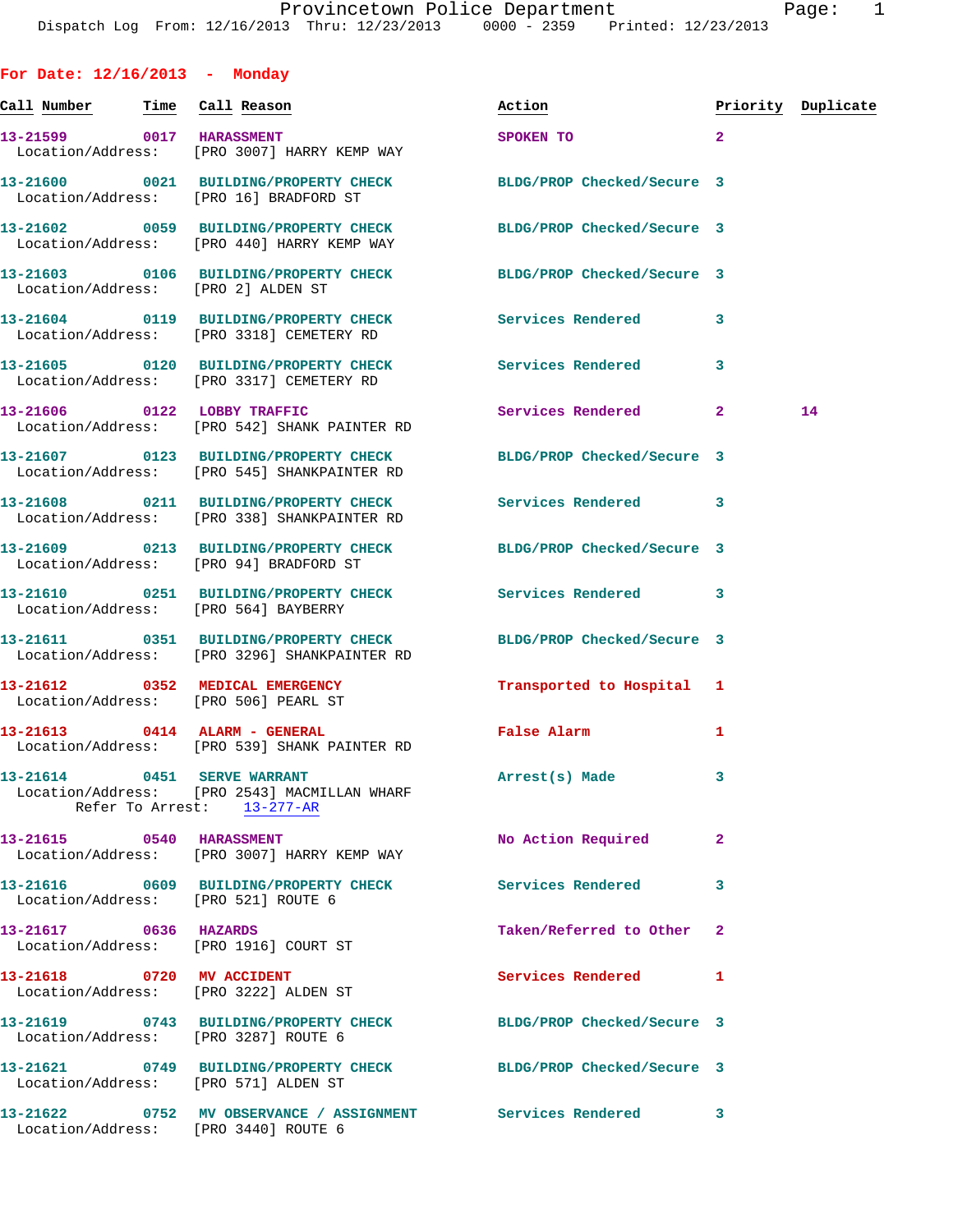Dispatch Log From: 12/16/2013 Thru: 12/23/2013 0000 - 2359 Printed: 12/23/2013

| 13-21623 0753 MV STOP                  | Location/Address: [PRO 2521] ROUTE 6                                                                       | <b>Services Rendered</b>   | $\overline{\mathbf{3}}$ |
|----------------------------------------|------------------------------------------------------------------------------------------------------------|----------------------------|-------------------------|
| Location/Address: [PRO 606] CONWELL ST | 13-21624 0828 INJURED DUCK                                                                                 | Services Rendered          | $\overline{\mathbf{2}}$ |
|                                        | 13-21625 0856 BUILDING/PROPERTY CHECK<br>Location/Address: [PRO 2898] JEROME SMITH RD                      | BLDG/PROP Checked/Secure 3 |                         |
|                                        | 13-21626 0920 FOUND IPHONE BLACK CASE Services Rendered<br>Location/Address: [PRO 542] SHANK PAINTER RD    |                            | $\overline{\mathbf{3}}$ |
| 13-21627 0937 911 GENERAL              | Location/Address: [PRO 2474] BRADFORD ST                                                                   | <b>Services Rendered</b>   | 1                       |
| 13-21628 1023 VOMITING                 | Location/Address: [PRO 3222] ALDEN ST                                                                      | Transported to Hospital    | 1                       |
| Location/Address: [PRO 2763] CONANT ST | 13-21630 1216 LARCENY / FORGERY / FRAUD                                                                    | SPOKEN TO                  | $\overline{2}$          |
|                                        | 13-21631 1227 MV OBSERVANCE / ASSIGNMENT Services Rendered 3<br>Location/Address: BRADFORD ST + HOWLAND ST |                            |                         |
|                                        | 13-21632 1319 BUILDING/PROPERTY CHECK<br>Location/Address: [PRO 2490] PROVINCELANDS RD                     | BLDG/PROP Checked/Secure 3 |                         |
|                                        | 13-21633 1331 PARK, WALK & TALK<br>Location: [PRO 3431] LOPES SQUARE                                       | Services Rendered 2        |                         |
| Location/Address: [PRO 2521] ROUTE 6   | 13-21634 1520 BUILDING/PROPERTY CHECK                                                                      | BLDG/PROP Checked/Secure 3 |                         |
| 13-21635 1544 MV STOP                  | Location/Address: [PRO 2513] ROUTE 6                                                                       | <b>VERBAL WARNING</b>      | $\overline{\mathbf{3}}$ |
| Location/Address: [PRO 433] RYDER ST   | 13-21636 1618 BUILDING/PROPERTY CHECK BLDG/PROP Checked/Secure 3                                           |                            |                         |
|                                        | 13-21637 1633 BUILDING/PROPERTY CHECK Services Rendered 3<br>Location/Address: [PRO 391] COMMERCIAL ST     |                            |                         |
|                                        | 13-21638 1650 MV OBSERVANCE / ASSIGNMENT Services Rendered<br>Location/Address: [PRO 106] COMMERCIAL ST    |                            | 3                       |
|                                        | 13-21639 1744 DR ORDERED TRANSPORT<br>Location/Address: [PRO 440] HARRY KEMP WAY                           | Transported to Hospital 1  |                         |
| 13-21640 1747 WATER RUNNING            | Location/Address: [PRO 1853] SNOWS LN                                                                      | Services Rendered 3        |                         |
|                                        | 13-21641 1814 BUILDING/PROPERTY CHECK<br>Location/Address: [PRO 3259] MACMILLAN                            | BLDG/PROP Checked/Secure 3 |                         |
|                                        | 13-21643 1825 BUILDING/PROPERTY CHECK<br>Location/Address: [PRO 2206] COMMERCIAL ST                        | BLDG/PROP Checked/Secure 3 |                         |
|                                        | 13-21644 1840 MV OBSERVANCE / ASSIGNMENT<br>Location/Address: BRADFORD ST + HOWLAND ST                     | No Action Required 3       |                         |
|                                        | 13-21645 1859 BUILDING/PROPERTY CHECK<br>Location/Address: [PRO 2483] COMMERCIAL ST                        | <b>Services Rendered</b>   | $\overline{\mathbf{3}}$ |
| Location/Address: [PRO 3259] MACMILLAN | 13-21646 1929 BUILDING/PROPERTY CHECK                                                                      | BLDG/PROP Checked/Secure 3 |                         |
| 13-21647 1948 911 GENERAL              | Location/Address: [PRO 3222] ALDEN ST                                                                      | <b>Services Rendered</b>   | 1                       |
|                                        | 13-21648 1952 BUILDING/PROPERTY CHECK                                                                      | BLDG/PROP Checked/Secure 3 |                         |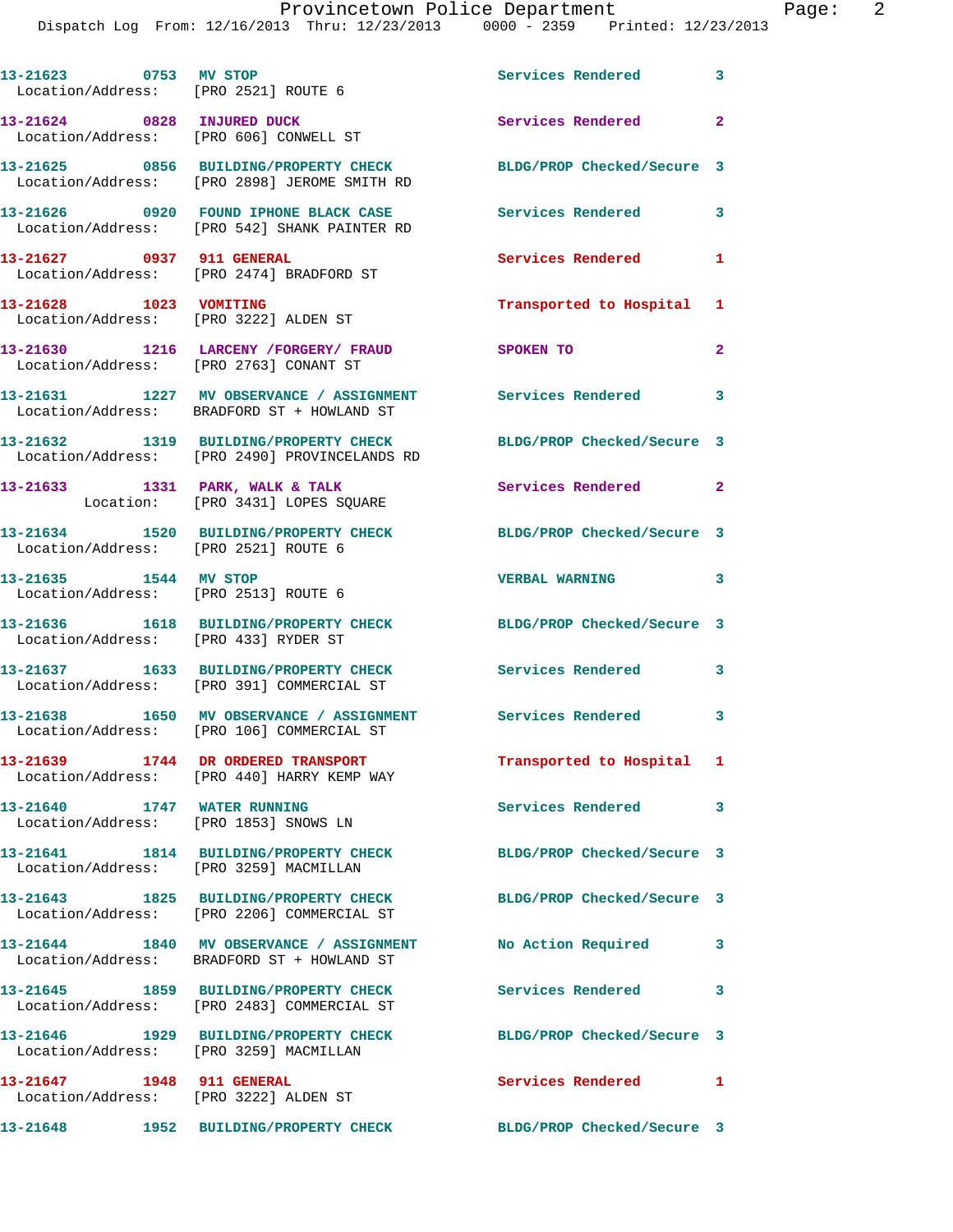|                                                         | Provincetown Police Department<br>Dispatch Log From: 12/16/2013 Thru: 12/23/2013 0000 - 2359 Printed: 12/23/2013 |                            |                |
|---------------------------------------------------------|------------------------------------------------------------------------------------------------------------------|----------------------------|----------------|
| Location/Address: [PRO 3287] ROUTE 6                    |                                                                                                                  |                            |                |
|                                                         | 13-21649 2016 ALARM - GENERAL<br>Location/Address: [PRO 182] COMMERCIAL ST                                       | Services Rendered          | $\mathbf{1}$   |
|                                                         | 13-21650 2023 BUILDING/PROPERTY CHECK BLDG/PROP Checked/Secure 3<br>Location/Address: [PRO 306] COMMERCIAL ST    |                            |                |
| 13-21651 2052 MV DISABLED<br>Location/Address: RYDER ST |                                                                                                                  | Services Rendered          | $\overline{a}$ |
|                                                         | 13-21652 2139 BUILDING/PROPERTY CHECK BLDG/PROP Checked/Secure 3<br>Location/Address: [PRO 3004] BRADFORD ST     |                            |                |
|                                                         | 13-21653 2215 BUILDING/PROPERTY CHECK BLDG/PROP Checked/Secure 3<br>Location/Address: [PRO 530] SHANKPAINTER RD  |                            |                |
|                                                         | 13-21654 2235 BUILDING/PROPERTY CHECK<br>Location/Address: [PRO 2206] COMMERCIAL ST                              | BLDG/PROP Checked/Secure 3 |                |
|                                                         | 13-21655 2318 BUILDING/PROPERTY CHECK Services Rendered<br>Location/Address: [PRO 2490] PROVINCELANDS RD         |                            | 3              |
|                                                         | 13-21657 2325 BUILDING/PROPERTY CHECK BLDG/PROP Checked/Secure 3                                                 |                            |                |

 Location/Address: [PRO 175] COMMERCIAL ST **13-21661 2353 BUILDING/PROPERTY CHECK BLDG/PROP Checked/Secure 3**  Location/Address: [PRO 1638] COMMERCIAL ST

**13-21656 2326 BUILDING/PROPERTY CHECK BLDG/PROP Checked/Secure 3** 

**13-21658 2328 BUILDING/PROPERTY CHECK BLDG/PROP Checked/Secure 3** 

**13-21659 2332 BUILDING/PROPERTY CHECK BLDG/PROP Checked/Secure 3** 

**13-21660 2352 BUILDING/PROPERTY CHECK BLDG/PROP Checked/Secure 3** 

## **For Date: 12/17/2013 - Tuesday**

Location/Address: WEST VINE ST

Location/Address: [PRO 444] HIGH POLE

Location/Address: [PRO 1646] WINSLOW ST

Location/Address: [PRO 519] RACE POINT RD

| Location/Address: [PRO 16] BRADFORD ST                            | 13-21662 0015 BUILDING/PROPERTY CHECK BLDG/PROP Checked/Secure 3                                               |                            |              |
|-------------------------------------------------------------------|----------------------------------------------------------------------------------------------------------------|----------------------------|--------------|
| 13-21663 0026 VERBAL SPEED<br>Location/Address: [PRO 521] ROUTE 6 |                                                                                                                | <b>VERBAL WARNING</b>      | $\mathbf{3}$ |
|                                                                   | 13-21664 0046 BUILDING/PROPERTY CHECK BLDG/PROP Checked/Secure 3<br>Location/Address: [PRO 2206] COMMERCIAL ST |                            |              |
|                                                                   | 13-21665 0048 BUILDING/PROPERTY CHECK<br>Location/Address: [PRO 379] COMMERCIAL ST                             | BLDG/PROP Checked/Secure 3 |              |
|                                                                   | 13-21666 0103 NOISE COMPLAINT<br>Location/Address: [PRO 3007] HARRY KEMP WAY                                   | Unfounded                  | 3            |
|                                                                   | Location/Address: [PRO 106] COMMERCIAL ST                                                                      | Services Rendered          | $\mathbf{3}$ |
|                                                                   | 13-21668 6110 MV OBSERVANCE / ASSIGNMENT Services Rendered<br>Location/Address: BRADFORD ST + CENTRAL ST       |                            | $\mathbf{3}$ |
|                                                                   | 13-21669 0116 BUILDING/PROPERTY CHECK Services Rendered<br>Location/Address: [PRO 391] COMMERCIAL ST           |                            | $\mathbf{3}$ |
|                                                                   | Location/Address: [PRO 391] COMMERCIAL ST                                                                      |                            | $\mathbf{3}$ |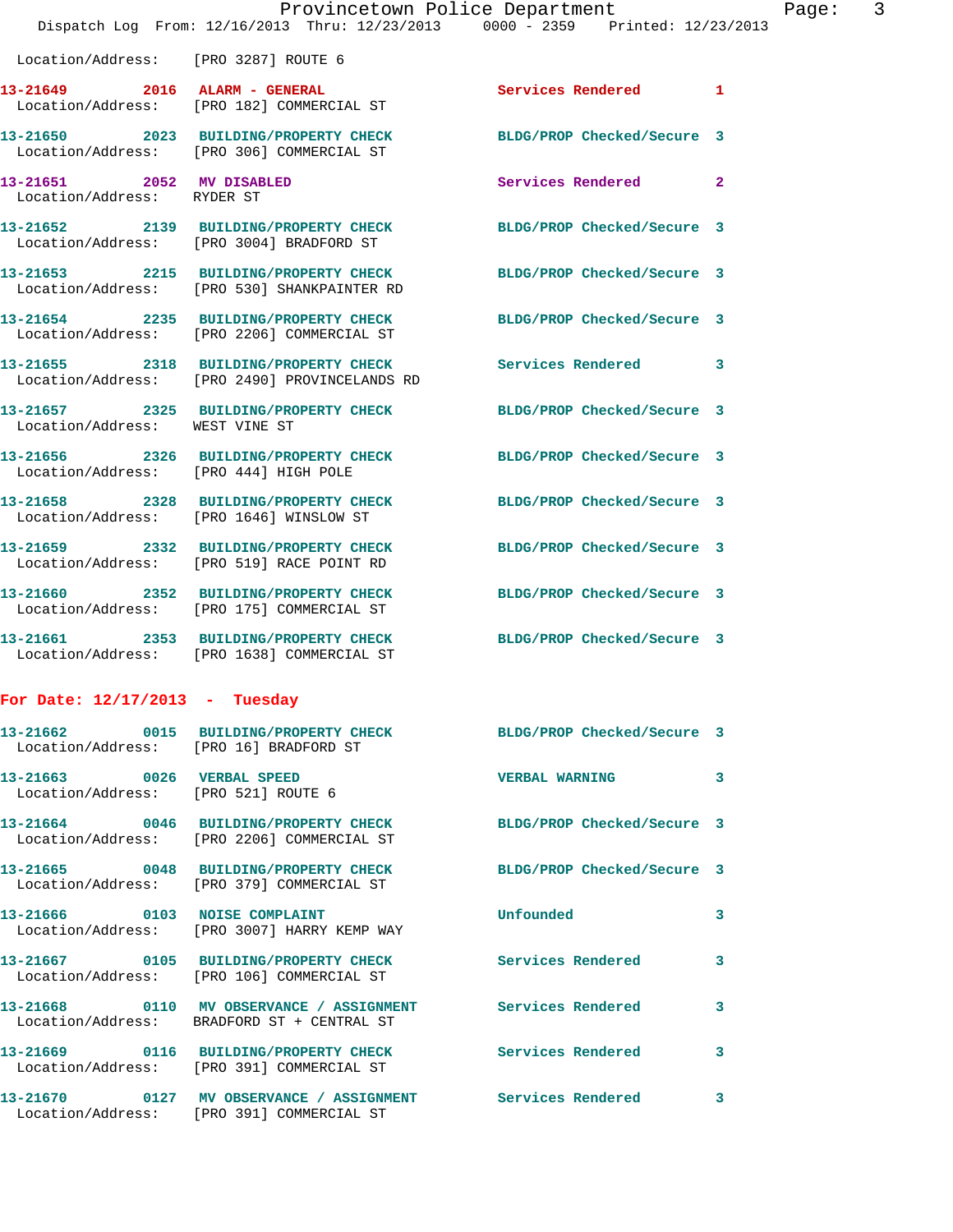|                                                                   | Dispatch Log From: 12/16/2013 Thru: 12/23/2013 0000 - 2359 Printed: 12/23/2013                                            | Provincetown Police Department    | Page: 4         |
|-------------------------------------------------------------------|---------------------------------------------------------------------------------------------------------------------------|-----------------------------------|-----------------|
|                                                                   | 13-21671 0142 INFO SERVICES - LOBBY Services Rendered 2<br>Location/Address: [PRO 542] SHANK PAINTER RD                   |                                   | 17 <sub>1</sub> |
|                                                                   | 13-21672 0149 OUI ARREST 2008 Arrest(s) Made 3<br>Location/Address: [PRO 871] COMMERCIAL ST<br>Refer To Arrest: 13-278-AR |                                   |                 |
| Location/Address: [PRO 564] BAYBERRY                              | 13-21673 0418 BUILDING/PROPERTY CHECK Services Rendered 3                                                                 |                                   |                 |
| Location/Address: [PRO 521] ROUTE 6                               | 13-21674 0537 BUILDING/PROPERTY CHECK Services Rendered 3                                                                 |                                   |                 |
|                                                                   | 13-21675 0547 PARK, WALK & TALK Services Rendered 2<br>Location/Address: [PRO 516] RACE POINT RD                          |                                   |                 |
| Location/Address: [PRO 3287] ROUTE 6                              | 13-21676 0612 BUILDING/PROPERTY CHECK BLDG/PROP Checked/Secure 3                                                          |                                   |                 |
| Location/Address: [PRO 3440] ROUTE 6                              | 13-21678 0738 MV OBSERVANCE / ASSIGNMENT Citation/Warning Issued 3                                                        |                                   |                 |
|                                                                   | 13-21679 0741 HAZARDS<br>Location/Address: [PRO 1218] COMMERCIAL ST                                                       | Services Rendered 2               |                 |
| 13-21680 0809 MV STOP                                             | Location/Address: [PRO 2479] ROUTE 6                                                                                      | VERBAL WARNING 3                  |                 |
|                                                                   | 13-21681 0935 BUILDING/PROPERTY CHECK BLDG/PROP Checked/Secure 3<br>Location/Address: [PRO 571] ALDEN ST                  |                                   |                 |
|                                                                   | 13-21682 1103 BUILDING/PROPERTY CHECK BLDG/PROP Checked/Secure 3<br>Location/Address: [PRO 3318] CEMETERY RD              |                                   |                 |
|                                                                   | 13-21683 1104 BUILDING/PROPERTY CHECK BLDG/PROP Checked/Secure 3<br>Location/Address: [PRO 3317] CEMETERY RD              |                                   |                 |
|                                                                   | 13-21684 1310 MESSAGE DELIVERY<br>Location/Address: [PRO 350] COMMERCIAL ST                                               | Services Rendered 3               |                 |
|                                                                   | 13-21685 1314 SALT TRUCKS DEPLOYED Services Rendered 2<br>Location/Address: [PRO 3813] SHANK PAINTER RD                   |                                   |                 |
|                                                                   | 13-21686 1402 ASSIST CITIZEN<br>Location/Address: [PRO 542] SHANK PAINTER RD                                              | Services Rendered 3               |                 |
|                                                                   | 13-21687 1520 ASSIST CITIZEN<br>Location/Address: [PRO 2490] PROVINCELANDS RD                                             | Services Rendered 3               |                 |
| 13-21688 1600 MV STOP                                             | Location/Address: [PRO 2977] COMMERCIAL ST                                                                                | Services Rendered 3               |                 |
| 13-21689 1748 HAZARDS                                             | Location/Address: [PRO 542] SHANK PAINTER RD                                                                              | Services Rendered<br>$\mathbf{2}$ |                 |
| Location/Address: [PRO 3259] MACMILLAN                            | 13-21690 1821 BUILDING/PROPERTY CHECK BLDG/PROP Checked/Secure 3                                                          |                                   |                 |
| 13-21692 1941 MV DISABLED                                         | Location/Address: [PRO 2539] RYDER ST                                                                                     | Services Rendered 2               |                 |
|                                                                   | 13-21691 1942 BUILDING/PROPERTY CHECK BLDG/PROP Checked/Secure 3<br>Location/Address: [PRO 2206] COMMERCIAL ST            |                                   |                 |
| 13-21693 2051 MV ACCIDENT<br>Location/Address: [PRO 2513] ROUTE 6 |                                                                                                                           | Services Rendered 1               |                 |
| 13-21694 2120 ANIMAL CALL<br>Location/Address: AUNT SUKEYS WAY    |                                                                                                                           | Services Rendered<br>$\mathbf{2}$ |                 |
|                                                                   | 13-21695 2135 BUILDING/PROPERTY CHECK BLDG/PROP Checked/Secure 3                                                          |                                   |                 |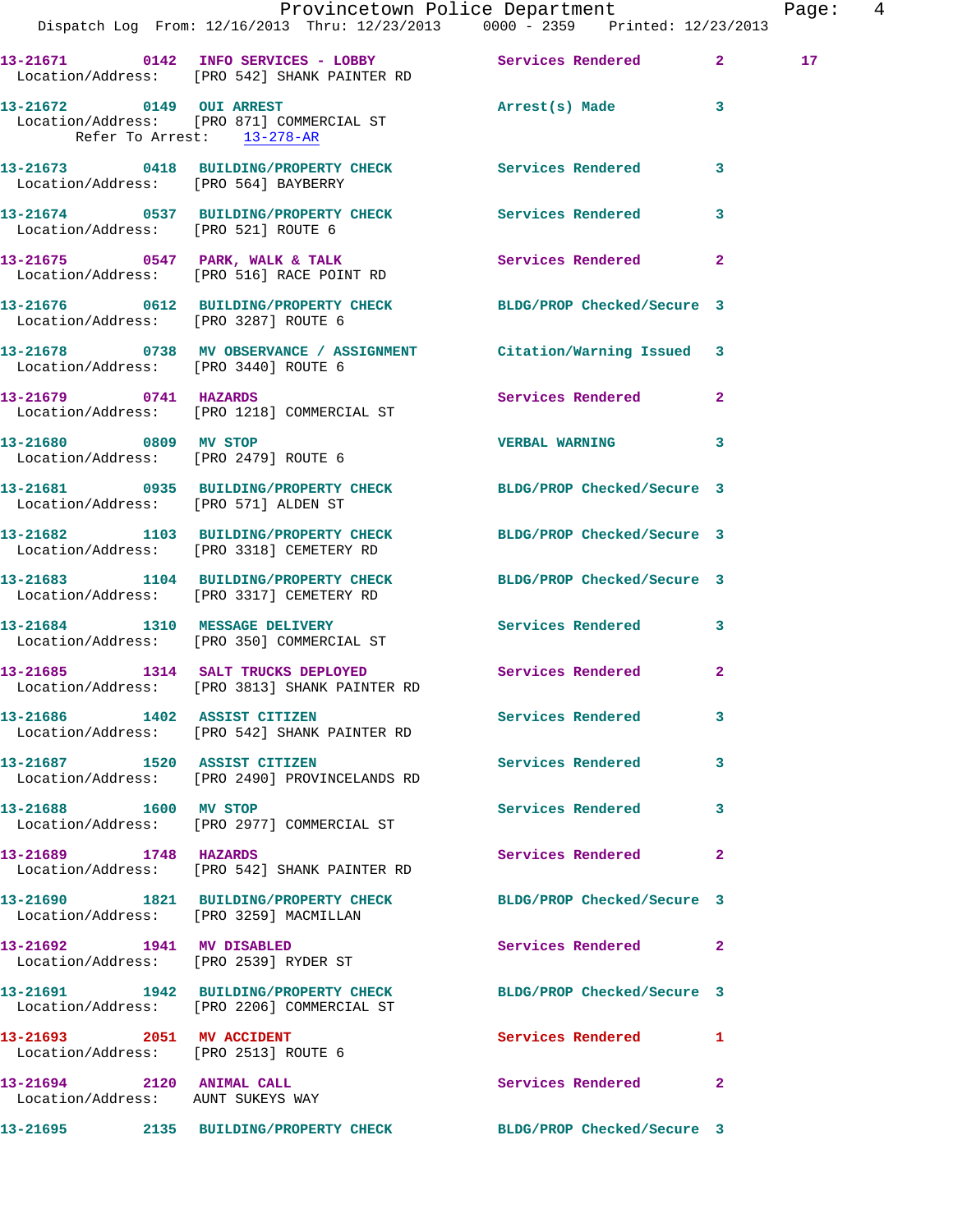|                                      | Dispatch Log From: 12/16/2013 Thru: 12/23/2013 0000 - 2359 Printed: 12/23/2013                                   | Provincetown Police Department | Page: 5      |  |
|--------------------------------------|------------------------------------------------------------------------------------------------------------------|--------------------------------|--------------|--|
|                                      | Location/Address: [PRO 516] RACE POINT RD                                                                        |                                |              |  |
|                                      | 13-21696 2309 BUILDING/PROPERTY CHECK BLDG/PROP Checked/Secure 3<br>Location/Address: [PRO 2543] MACMILLAN       |                                |              |  |
|                                      | 13-21697 2320 BUILDING/PROPERTY CHECK BLDG/PROP Checked/Secure 3<br>Location/Address: [PRO 306] COMMERCIAL ST    |                                |              |  |
|                                      | 13-21698 2352 BUILDING/PROPERTY CHECK BLDG/PROP Checked/Secure 3<br>Location/Address: [PRO 530] SHANKPAINTER RD  |                                |              |  |
| For Date: $12/18/2013$ - Wednesday   |                                                                                                                  |                                |              |  |
|                                      | 13-21699 0038 LOBBY TRAFFIC Services Rendered 2<br>Location/Address: [PRO 542] SHANK PAINTER RD                  |                                | 9            |  |
|                                      | 13-21700 0044 MV OBSERVANCE / ASSIGNMENT Services Rendered<br>Location/Address: BRADFORD ST + CENTRAL ST         |                                | 3            |  |
|                                      | 13-21701 0047 MV OBSERVANCE / ASSIGNMENT Services Rendered 3<br>Location/Address: [PRO 2577] BRADFORD ST         |                                |              |  |
|                                      | 13-21702 0048 MV OBSERVANCE / ASSIGNMENT Services Rendered<br>Location: BRADFORD AMD STANDISH                    |                                | 3            |  |
|                                      | 13-21703 0058 MV OBSERVANCE / ASSIGNMENT<br>Location/Address: [PRO 391] COMMERCIAL ST                            | No Action Required 3           |              |  |
|                                      | 13-21704 0121 BUILDING/PROPERTY CHECK BLDG/PROP Checked/Secure 3<br>Location/Address: [PRO 488] MAYFLOWER ST     |                                |              |  |
|                                      | 13-21705 0139 BUILDING/PROPERTY CHECK BLDG/PROP Checked/Secure 3<br>Location/Address: [PRO 182] COMMERCIAL ST    |                                |              |  |
|                                      | 13-21706 0146 BUILDING/PROPERTY CHECK<br>Location/Address: [PRO 175] COMMERCIAL ST                               | BLDG/PROP Checked/Secure 3     |              |  |
|                                      | 13-21707 0151 BUILDING/PROPERTY CHECK BLDG/PROP Checked/Secure 3<br>Location/Address: [PRO 440] HARRY KEMP WAY   |                                |              |  |
|                                      | 13-21708 0200 BUILDING/PROPERTY CHECK BLDG/PROP Checked/Secure 3<br>Location/Address: [PRO 2206] COMMERCIAL ST   |                                |              |  |
|                                      | 13-21709 0201 BUILDING/PROPERTY CHECK BLDG/PROP Checked/Secure 3<br>Location/Address: [PRO 2206] COMMERCIAL ST   |                                |              |  |
|                                      | 13-21710 0208 BUILDING/PROPERTY CHECK BLDG/PROP Checked/Secure 3<br>Location/Address: [PRO 516] RACE POINT RD    |                                |              |  |
|                                      | 13-21711 0453 BUILDING/PROPERTY CHECK BLDG/PROP Checked/Secure 3<br>Location/Address: [PRO 444] HIGH POLE HILL   |                                |              |  |
|                                      | 13-21712 0533 BUILDING/PROPERTY CHECK BLDG/PROP Checked/Secure 3<br>Location/Address: [PRO 3256] COMMERCIAL ST   |                                |              |  |
|                                      | 13-21713 0609 BUILDING/PROPERTY CHECK BLDG/PROP Checked/Secure 3<br>Location/Address: [PRO 1778] SHANKPAINTER RD |                                |              |  |
|                                      | 13-21714 0620 BUILDING/PROPERTY CHECK BLDG/PROP Checked/Secure 3<br>Location/Address: [PRO 545] SHANK PAINTER RD |                                |              |  |
| Location/Address: [PRO 3287] ROUTE 6 | 13-21715 0814 BUILDING/PROPERTY CHECK BLDG/PROP Checked/Secure 3                                                 |                                |              |  |
|                                      | 13-21716 0843 MEDICAL EMERGENCY<br>Location/Address: [PRO 105] COMMERCIAL ST                                     | <b>Services Rendered</b> 1     |              |  |
|                                      | 13-21717 0850 ALARM - GENERAL<br>Location/Address: [PRO 2331] TELEGRAPH HILL RD                                  | False Alarm                    | $\mathbf{1}$ |  |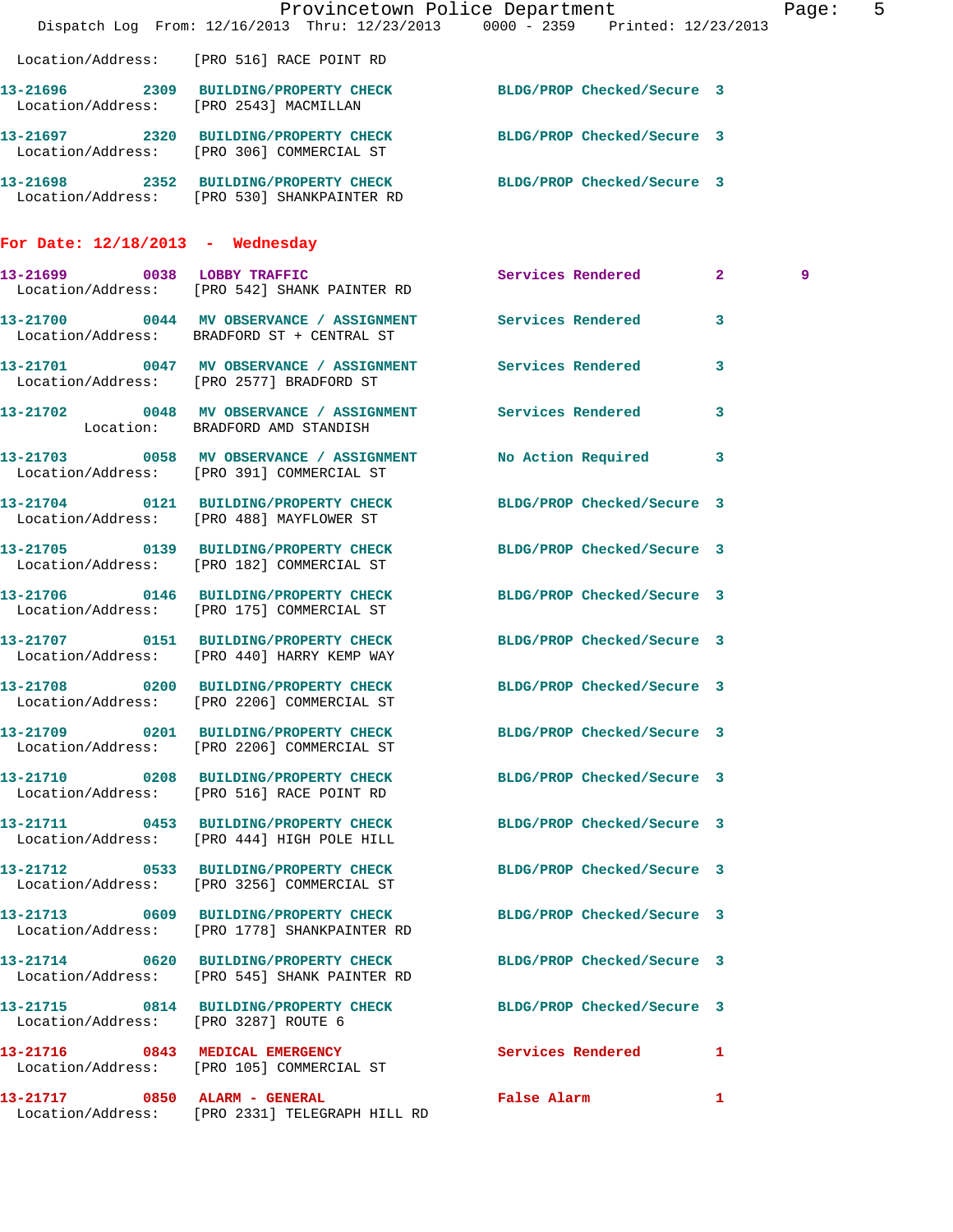|                                                                 | Provincetown Police Department<br>Dispatch Log From: 12/16/2013 Thru: 12/23/2013 0000 - 2359 Printed: 12/23/2013   |                            |                |
|-----------------------------------------------------------------|--------------------------------------------------------------------------------------------------------------------|----------------------------|----------------|
|                                                                 | 13-21718 0924 BUILDING/PROPERTY CHECK BLDG/PROP Checked/Secure 3<br>Location/Address: [PRO 3317] CEMETERY RD       |                            |                |
|                                                                 | 13-21719 0932 PET PANTRY DONATION<br>Location/Address: [PRO 606] CONWELL ST                                        | Services Rendered          | $\overline{2}$ |
|                                                                 | 13-21720 1006 BUILDING/PROPERTY CHECK BLDG/PROP Checked/Secure 3<br>Location/Address: [PRO 2500] COMMERCIAL ST     |                            |                |
| 13-21721 1013 PET PANTRY                                        | Location/Address: [PRO 285] COMMERCIAL ST                                                                          | Services Rendered          | $\overline{2}$ |
|                                                                 | 13-21722 1018 MV OBSERVANCE / ASSIGNMENT Services Rendered<br>Location/Address: HIGH POLE HL + BRADFORD ST         |                            | 3              |
| 13-21723 1046 MV DISABLED                                       | Location/Address: [PRO 2521] ROUTE 6                                                                               | Services Rendered          | $\overline{2}$ |
| 13-21724 1052 MEDICAL EMERGENCY<br>Location/Address: CARNES LN  |                                                                                                                    | Transported to Hospital    | 1              |
| 13-21726 1203 LOOSE DOG<br>Location/Address: [PRO 2519] ROUTE 6 |                                                                                                                    | <b>GONE ON ARRIVAL</b>     | $\mathbf{2}$   |
|                                                                 | 13-21727 1324 BUILDING/PROPERTY CHECK BLDG/PROP Checked/Secure 3<br>Location/Address: [PRO 2898] JEROME SMITH RD   |                            |                |
| Location/Address: [PRO 3287] ROUTE 6                            | 13-21728 1325 PARK, WALK & TALK                                                                                    | <b>Services Rendered</b>   | $\mathbf{2}$   |
| Location: ROUTE 6 I/B                                           | 13-21729 1330 MV OBSERVANCE / ASSIGNMENT Citation/Warning Issued                                                   |                            | 3              |
| 13-21730 1342 MV STOP                                           | Location/Address: CONWELL ST + CEMETERY RD                                                                         | <b>VERBAL WARNING</b>      | 3              |
| 13-21731 1407 WIRES DOWN                                        | Location/Address: [PRO 197] COMMERCIAL ST                                                                          | Services Rendered          | $\overline{a}$ |
|                                                                 | 13-21732 1408 FOLLOW UP<br>Location/Address: [PRO 105] COMMERCIAL ST                                               | <b>Services Rendered</b>   | 2              |
| Location/Address: [PRO 3259] MACMILLAN                          | 13-21733 1412 BUILDING/PROPERTY CHECK                                                                              | BLDG/PROP Checked/Secure 3 |                |
| Location/Address: [PRO 571] ALDEN ST                            | 13-21734 1425 BUILDING/PROPERTY CHECK BLDG/PROP Checked/Secure 3                                                   |                            |                |
| 13-21735 1509 WIRES DOWN                                        | Location/Address: [PRO 537] SHANK PAINTER RD                                                                       | Services Rendered          | 2              |
| Location/Address: WEST VINE ST                                  | 13-21736 1553 BUILDING/PROPERTY CHECK BLDG/PROP Checked/Secure 3                                                   |                            |                |
|                                                                 | 13-21737 1556 BUILDING/PROPERTY CHECK<br>Location/Address: [PRO 182] COMMERCIAL ST                                 | BLDG/PROP Checked/Secure 3 |                |
|                                                                 | 13-21738 1640 MV OBSERVANCE / ASSIGNMENT Services Rendered<br>Location/Address: PROVINCELANDS RD + BRADFORD ST EXT |                            | 3              |
|                                                                 | 13-21739  1644 BUILDING/PROPERTY CHECK<br>Location/Address: [PRO 3259] MACMILLAN                                   | BLDG/PROP Checked/Secure 3 |                |
| Location/Address: [PRO 564] BAYBERRY                            | 13-21740 1702 BUILDING/PROPERTY CHECK                                                                              | Services Rendered          | 3              |
|                                                                 | 13-21741 1804 PARK, WALK & TALK<br>Location/Address: [PRO 3296] SHANKPAINTER RD                                    | <b>Services Rendered</b>   | $\overline{2}$ |
|                                                                 | 13-21742 1808 BUILDING/PROPERTY CHECK                                                                              | BLDG/PROP Checked/Secure 3 |                |

Location/Address: [PRO 1638] COMMERCIAL ST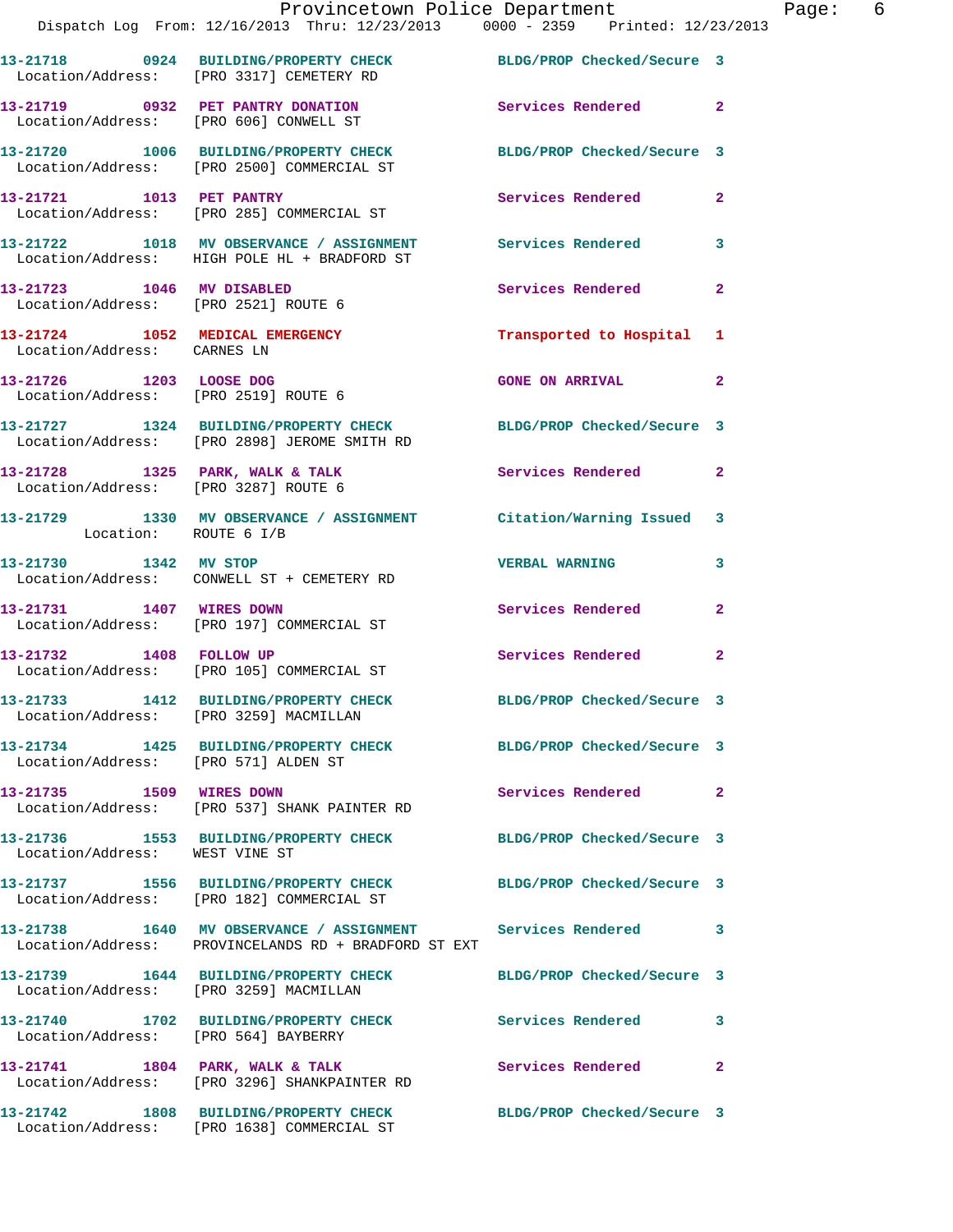Dispatch Log From: 12/16/2013 Thru: 12/23/2013 0000 - 2359 Printed: 12/23/2013

**13-21743 1825 BUILDING/PROPERTY CHECK BLDG/PROP Checked/Secure 3**  Location/Address: [PRO 433] RYDER ST **13-21744 1832 BUILDING/PROPERTY CHECK BLDG/PROP Checked/Secure 3**  Location/Address: [PRO 519] RACE POINT RD **13-21745 1837 MV OBSERVANCE / ASSIGNMENT Services Rendered 3**  Location/Address: [PRO 530] SHANKPAINTER RD **13-21746 1918 ALARM - GENERAL Services Rendered 1**  Location/Address: [PRO 3121] COMMERCIAL ST **13-21747 1927 MV OBSERVANCE / ASSIGNMENT Services Rendered 3**  Location/Address: [PRO 595] BRADFORD ST **13-21748 2030 BUILDING/PROPERTY CHECK Services Rendered 3**  Location/Address: [PRO 521] ROUTE 6 **13-21749 2034 MV OBSERVANCE / ASSIGNMENT Services Rendered 3**  Location/Address: [PRO 447] JEROME SMITH RD **13-21750 2055 MV STOP VERBAL WARNING 3**  Location/Address: [PRO 536] SHANK PAINTER RD **13-21751 2113 BUILDING/PROPERTY CHECK Services Rendered 3**  Location/Address: [PRO 338] SHANKPAINTER RD **13-21752 2121 MV STOP VERBAL WARNING 3**  Location/Address: [PRO 2207] SHANK PAINTER RD **13-21753 2132 BUILDING/PROPERTY CHECK BLDG/PROP Checked/Secure 3**  Location/Address: [PRO 554] TREMONT ST **13-21754 2156 BUILDING/PROPERTY CHECK BLDG/PROP Checked/Secure 3**  Location/Address: [PRO 1778] SHANKPAINTER RD **13-21755 2208 BUILDING/PROPERTY CHECK BLDG/PROP Checked/Secure 3**  Location/Address: [PRO 3004] BRADFORD ST **13-21756 2222 BUILDING/PROPERTY CHECK BLDG/PROP Checked/Secure 3**  Location/Address: [PRO 3030] TIN PAN ALLEY RD **13-21757 2309 MV OBSERVANCE / ASSIGNMENT Services Rendered 3**  Location: BRADFORD AT STANDISH **13-21758 2350 BUILDING/PROPERTY CHECK BLDG/PROP Checked/Secure 3**  Location/Address: [PRO 3259] MACMILLAN **13-21759 2351 BUILDING/PROPERTY CHECK BLDG/PROP Checked/Secure 3**  Location/Address: [PRO 3292] COMMERCIAL ST **13-21760 2358 BUILDING/PROPERTY CHECK BLDG/PROP Checked/Secure 3**  Location/Address: [PRO 2483] COMMERCIAL ST **For Date: 12/19/2013 - Thursday 13-21763 0053 LOBBY TRAFFIC Services Rendered 2 16**  Location/Address: [PRO 542] SHANK PAINTER RD **13-21764 0114 MV OBSERVANCE / ASSIGNMENT Services Rendered 3**  Location/Address: BRADFORD ST + RYDER ST **13-21765 0159 NOISE COMPLAINT/HARASSMENT SPOKEN TO 3**  Location/Address: [PRO 3007] HARRY KEMP WAY

**13-21766 0204 BUILDING/PROPERTY CHECK BLDG/PROP Checked/Secure 3**  Location/Address: [PRO 519] RACE POINT RD

**13-21767 0207 BUILDING/PROPERTY CHECK BLDG/PROP Checked/Secure 3**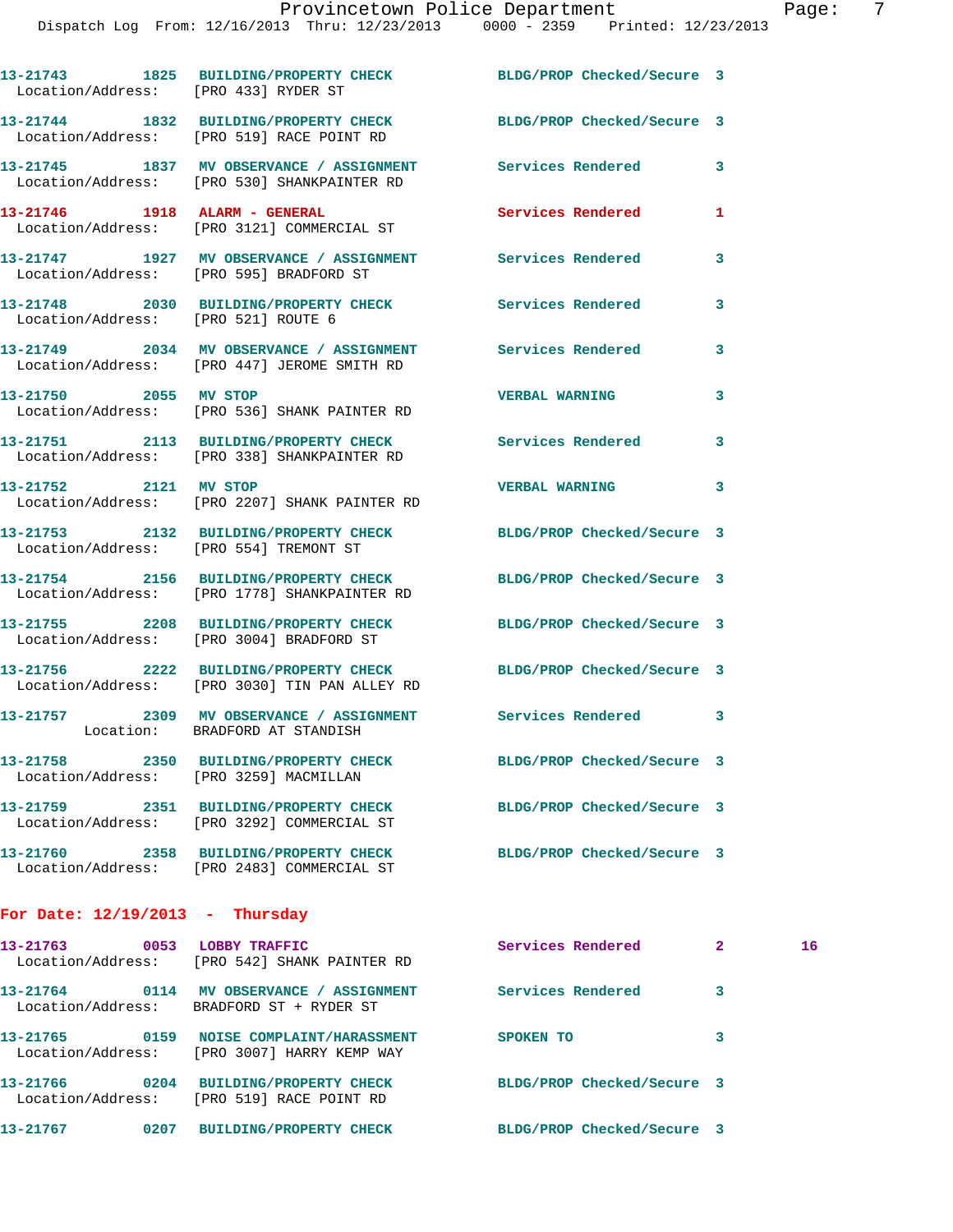|                                                              |                                                                                                                  | Provincetown Police Department | Page: 8 |
|--------------------------------------------------------------|------------------------------------------------------------------------------------------------------------------|--------------------------------|---------|
|                                                              | Dispatch Log From: 12/16/2013 Thru: 12/23/2013 0000 - 2359 Printed: 12/23/2013                                   |                                |         |
|                                                              | Location/Address: [PRO 306] COMMERCIAL ST                                                                        |                                |         |
|                                                              | 13-21768 0328 BUILDING/PROPERTY CHECK BLDG/PROP Checked/Secure 3<br>Location/Address: [PRO 564] BAYBERRY         |                                |         |
|                                                              | 13-21769 0350 BUILDING/PROPERTY CHECK BLDG/PROP Checked/Secure 3<br>Location/Address: [PRO 391] COMMERCIAL ST    |                                |         |
|                                                              | 13-21770 0453 BUILDING/PROPERTY CHECK BLDG/PROP Checked/Secure 3<br>Location/Address: [PRO 545] SHANK PAINTER RD |                                |         |
| Location/Address: [PRO 444] HIGH POLE                        | 13-21771 0453 BUILDING/PROPERTY CHECK BLD/PROP CHECKED UNSECUR 3                                                 |                                |         |
|                                                              | 13-21772 0540 BUILDING/PROPERTY CHECK BLDG/PROP Checked/Secure 3<br>Location/Address: [PRO 530] SHANKPAINTER RD  |                                |         |
|                                                              | 13-21773 0546 BUILDING/PROPERTY CHECK BLDG/PROP Checked/Secure 3<br>Location/Address: [PRO 182] COMMERCIAL ST    |                                |         |
|                                                              | 13-21774 0606 BUILDING/PROPERTY CHECK BLDG/PROP Checked/Secure 3<br>Location/Address: [PRO 3256] COMMERCIAL ST   |                                |         |
|                                                              | 13-21775 0607 BUILDING/PROPERTY CHECK BLDG/PROP Checked/Secure 3<br>Location/Address: [PRO 2206] COMMERCIAL ST   |                                |         |
| Location/Address: [PRO 444] HIGH POLE                        | 13-21776 0612 BUILDING/PROPERTY CHECK BLDG/PROP Checked/Secure 3                                                 |                                |         |
|                                                              | 13-21777 0614 PARK, WALK & TALK<br>Location/Address: [PRO 516] RACE POINT RD                                     | Services Rendered 2            |         |
|                                                              | 13-21778 0740 BUILDING/PROPERTY CHECK BLDG/PROP Checked/Secure 3<br>Location/Address: [PRO 3287] ROUTE 6         |                                |         |
|                                                              | 13-21779 0758 MEET AND GREET<br>Location/Address: [PRO 569] WINSLOW ST                                           | Services Rendered 3            |         |
|                                                              | 13-21780 0816 NOISE COMPLAINT<br>Location/Address: [PRO 3007] HARRY KEMP WAY                                     | Services Rendered 3            |         |
|                                                              | 13-21781 0833 BUILDING/PROPERTY CHECK<br>Location/Address: [PRO 2494] BRADFORD ST                                | BLDG/PROP Checked/Secure 3     |         |
|                                                              | 13-21782 0838 BUILDING/PROPERTY CHECK BLDG/PROP Checked/Secure 3<br>Location/Address: [PRO 63] BRADFORD ST EXT   |                                |         |
|                                                              | 13-21783 0905 BUILDING/PROPERTY CHECK BLDG/PROP Checked/Secure 3<br>Location/Address: [PRO 391] COMMERCIAL ST    |                                |         |
|                                                              | 13-21784 0912 BUILDING/PROPERTY CHECK BLDG/PROP Checked/Secure 3<br>Location/Address: [PRO 3317] CEMETERY RD     |                                |         |
|                                                              | 13-21785 1025 ASSIST CITIZEN<br>Location/Address: [PRO 447] JEROME SMITH RD                                      | Services Rendered 3            |         |
|                                                              | 13-21786 1025 ALARM - GENERAL<br>Location/Address: [PRO 3363] HARBOUR DR                                         | False Alarm                    | 1       |
| 13-21787 1040 MV STOP<br>Location/Address: [PRO 521] ROUTE 6 |                                                                                                                  | <b>VERBAL WARNING</b>          | 3       |
|                                                              | 13-21788 1047 ALARM - GENERAL<br>Location/Address: [PRO 1671] MASONIC PL                                         | False Alarm                    | 1       |
| 13-21789 1101 ALARM TESTNG                                   | Location/Address: [PRO 208] COMMERCIAL ST                                                                        | Services Rendered              | 1       |
|                                                              | 13-21790 1109 MV OBSERVANCE / ASSIGNMENT Services Rendered<br>Location/Address: STANDISH ST + BRADFORD ST        |                                | 3       |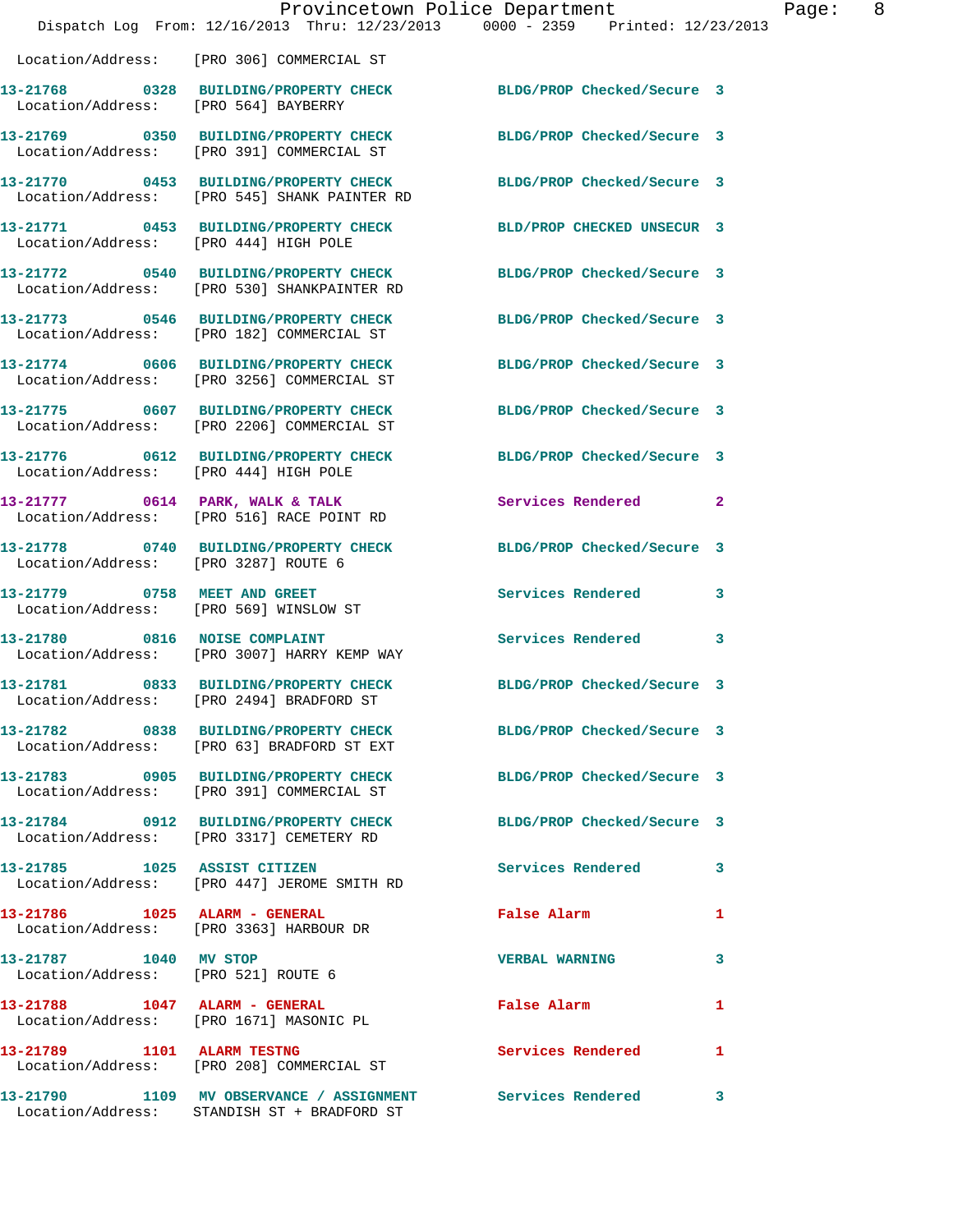|                                                                        | Provincetown Police Department                                                                                 |                            | Pag            |  |
|------------------------------------------------------------------------|----------------------------------------------------------------------------------------------------------------|----------------------------|----------------|--|
|                                                                        | Dispatch Log From: 12/16/2013 Thru: 12/23/2013 0000 - 2359 Printed: 12/23/2013                                 |                            |                |  |
|                                                                        | 13-21791 1123 MV HIT & RUN/PAST SPOKEN TO<br>Location/Address: [PRO 454] WASHINGTON AVE                        |                            | $\overline{2}$ |  |
|                                                                        | 13-21792 1135 BUILDING/PROPERTY CHECK BLDG/PROP Checked/Secure 3<br>Location/Address: [PRO 2500] COMMERCIAL ST |                            |                |  |
|                                                                        | 13-21793 1135 PARK, WALK & TALK 1988 Services Rendered<br>Location/Address: [PRO 285] COMMERCIAL ST            |                            | $\mathbf{2}$   |  |
|                                                                        | 13-21794 1144 ALARM - GENERAL<br>Location/Address: [PRO 346] COMMERCIAL ST                                     | False Alarm                | 1              |  |
|                                                                        | 13-21795 1145 ANIMAL CALL<br>Location/Address: [PRO 27] BRADFORD ST                                            | Services Rendered          | $\mathbf{2}$   |  |
|                                                                        | 13-21796 1153 LOST S5200 CAMERA 1 Services Rendered<br>Location/Address: [PRO 542] SHANK PAINTER RD            |                            | 3              |  |
|                                                                        | 13-21797 1204 MEDICAL EMERGENCY<br>Location/Address: [PRO 726] BRADFORD ST                                     | Services Rendered          | 1              |  |
|                                                                        | 13-21798 1250 ALARM - GENERAL<br>Location/Address: [PRO 3452] HARBOUR DR                                       | False Alarm                | 1              |  |
|                                                                        | 13-21799 1256 PARK, WALK & TALK<br>Location/Address: [PRO 537] SHANK PAINTER RD                                | Services Rendered          | $\overline{2}$ |  |
|                                                                        | 13-21800 1319 SERVE SUMMONS<br>Location/Address: [PRO 547] COMMERCIAL ST                                       | <b>GONE ON ARRIVAL</b>     | 3              |  |
|                                                                        | 13-21801 1320 ANIMAL CALL<br>Location/Address: [PRO 2645] SHANK PAINTER RD                                     | Services Rendered          | $\overline{2}$ |  |
|                                                                        | 13-21802 1320 ALARM TESTING<br>Location/Address: [PRO 2919] COMMERCIAL ST                                      | <b>Services Rendered</b>   | 1              |  |
|                                                                        | 13-21803 1330 SERVE SUMMONS<br>Location/Address: [PRO 701] BAKER AVE                                           | <b>GONE ON ARRIVAL</b>     | 3              |  |
|                                                                        | 13-21804 1339 SERVE SUMMONS<br>Location/Address: [PRO 1366] CONWELL ST                                         | <b>GONE ON ARRIVAL</b>     | 3              |  |
| Location/Address: [PRO 94] BRADFORD ST                                 | 13-21805 1358 INJURED SEAGULL                                                                                  | Services Rendered          | $\mathbf{2}$   |  |
| $13-21806$ 1423 SEAGULL VS M/V<br>Location/Address: [PRO 2519] ROUTE 6 |                                                                                                                | Services Rendered          | $\overline{2}$ |  |
|                                                                        | 13-21807 1509 BUILDING/PROPERTY CHECK<br>Location/Address: [PRO 175] COMMERCIAL ST                             | BLDG/PROP Checked/Secure 3 |                |  |
|                                                                        | 13-21808 1520 PARK, WALK & TALK<br>Location/Address: [PRO 142] COMMERCIAL ST                                   | Services Rendered          | $\mathbf{2}$   |  |
| Location/Address: [PRO 2513] ROUTE 6                                   | 13-21809 1541 MV OBSERVANCE / ASSIGNMENT Services Rendered                                                     |                            | 3<br>1         |  |
| 13-21810 1553 MV STOP<br>Location/Address: [PRO 2513] ROUTE 6          |                                                                                                                | <b>VERBAL WARNING</b>      | 3              |  |
|                                                                        | 13-21811 1558 MV OBSERVANCE / ASSIGNMENT Services Rendered<br>Location/Address: BRADFORD ST + HOWLAND ST       |                            | 3              |  |
|                                                                        | 13-21812 1621 PARK, WALK & TALK<br>Location/Address: [PRO 106] COMMERCIAL ST                                   | Services Rendered          | $\mathbf{2}$   |  |
|                                                                        | 13-21813 1633 MEDICAL EMERGENCY<br>Location/Address: BLUEBERRY AVE + BAYBERRY AVE                              | Transported to Hospital 1  |                |  |
|                                                                        |                                                                                                                |                            |                |  |

**13-21814 1638 BUILDING/PROPERTY CHECK BLDG/PROP Checked/Secure 3** 

Location/Address: [PRO 564] BAYBERRY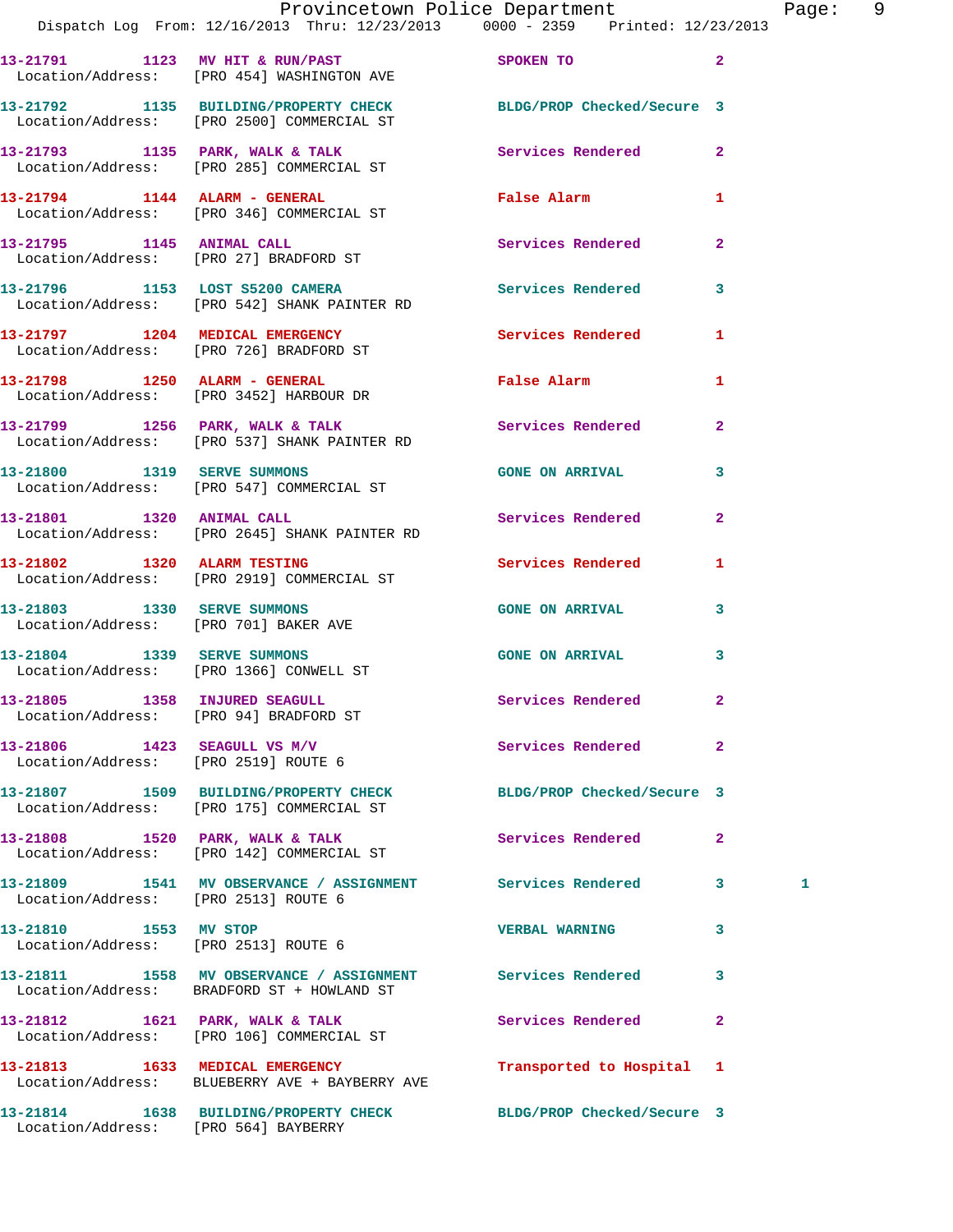Dispatch Log From: 12/16/2013 Thru: 12/23/2013 0000 - 2359 Printed: 12/23/2013

**13-21816 1656 BUILDING/PROPERTY CHECK BLDG/PROP Checked/Secure 3**  Location/Address: [PRO 3259] MACMILLAN **13-21817 1723 QUESTION ABOUT 209A Services Rendered 3**  Location/Address: [PRO 542] SHANK PAINTER RD **13-21818 1725 HARASSMENT SPOKEN TO 2**  Location/Address: [PRO 3007] HARRY KEMP WAY **13-21819 1742 MV OBSERVANCE / ASSIGNMENT No Action Required 3**  Location/Address: [PRO 43] BRADFORD ST **13-21820 1744 BUILDING/PROPERTY CHECK BLDG/PROP Checked/Secure 3**  Location/Address: WEST VINE ST **13-21821 1751 MV STOP VERBAL WARNING 3**  Location/Address: WINTHROP ST + BRADFORD ST **13-21822 1821 MV OBSERVANCE / ASSIGNMENT Services Rendered 3**  Location/Address: BRADFORD ST EXT + WEST VINE ST **13-21823 1830 SERVICE CALL Services Rendered 3**  Location/Address: [PRO 396] COMMERCIAL ST **13-21824 1857 SERVICE CALL Services Rendered 3**  Location/Address: COMMERCIAL ST **13-21825 1911 BUILDING/PROPERTY CHECK Services Rendered 3**  Location/Address: [PRO 3318] CEMETERY RD **13-21826 1912 BUILDING/PROPERTY CHECK Services Rendered 3**  Location/Address: [PRO 3317] CEMETERY RD **13-21827 1919 SERVICE CALL Services Rendered 3**  Location/Address: [PRO 208] COMMERCIAL ST **13-21828 1943 MV STOP VERBAL WARNING 3**  Location/Address: [PRO 2478] BRADFORD ST **13-21829 1954 BUILDING/PROPERTY CHECK BLDG/PROP Checked/Secure 3**  Location/Address: [PRO 444] HIGH POLE **13-21830 2018 BUILDING/PROPERTY CHECK BLDG/PROP Checked/Secure 3**  Location/Address: [PRO 99] COMMERCIAL ST **13-21831 2110 BUILDING/PROPERTY CHECK BLDG/PROP Checked/Secure 3**  Location/Address: [PRO 3004] BRADFORD ST **13-21832 2118 BUILDING/PROPERTY CHECK BLDG/PROP Checked/Secure 3**  Location/Address: [PRO 516] RACE POINT RD **13-21833 2217 MV STOP VERBAL WARNING 3**  Location/Address: [PRO 1886] BRADFORD ST **13-21834 2242 BUILDING/PROPERTY CHECK BLDG/PROP Checked/Secure 3**  Location/Address: [PRO 3259] MACMILLAN **13-21835 2256 BURGLAR ALARM BLDG/PROP Checked/Secure 1**  Location/Address: [PRO 843] COMMERCIAL ST **13-21836 2317 BUILDING/PROPERTY CHECK Services Rendered 3**  Location/Address: [PRO 2206] COMMERCIAL ST **13-21837 2334 BUILDING/PROPERTY CHECK BLDG/PROP Checked/Secure 3**  Location/Address: [PRO 306] COMMERCIAL ST **13-21838 2336 BUILDING/PROPERTY CHECK BLDG/PROP Checked/Secure 3**  Location/Address: [PRO 391] COMMERCIAL ST **13-21839 2354 BUILDING/PROPERTY CHECK BLDG/PROP Checked/Secure 3**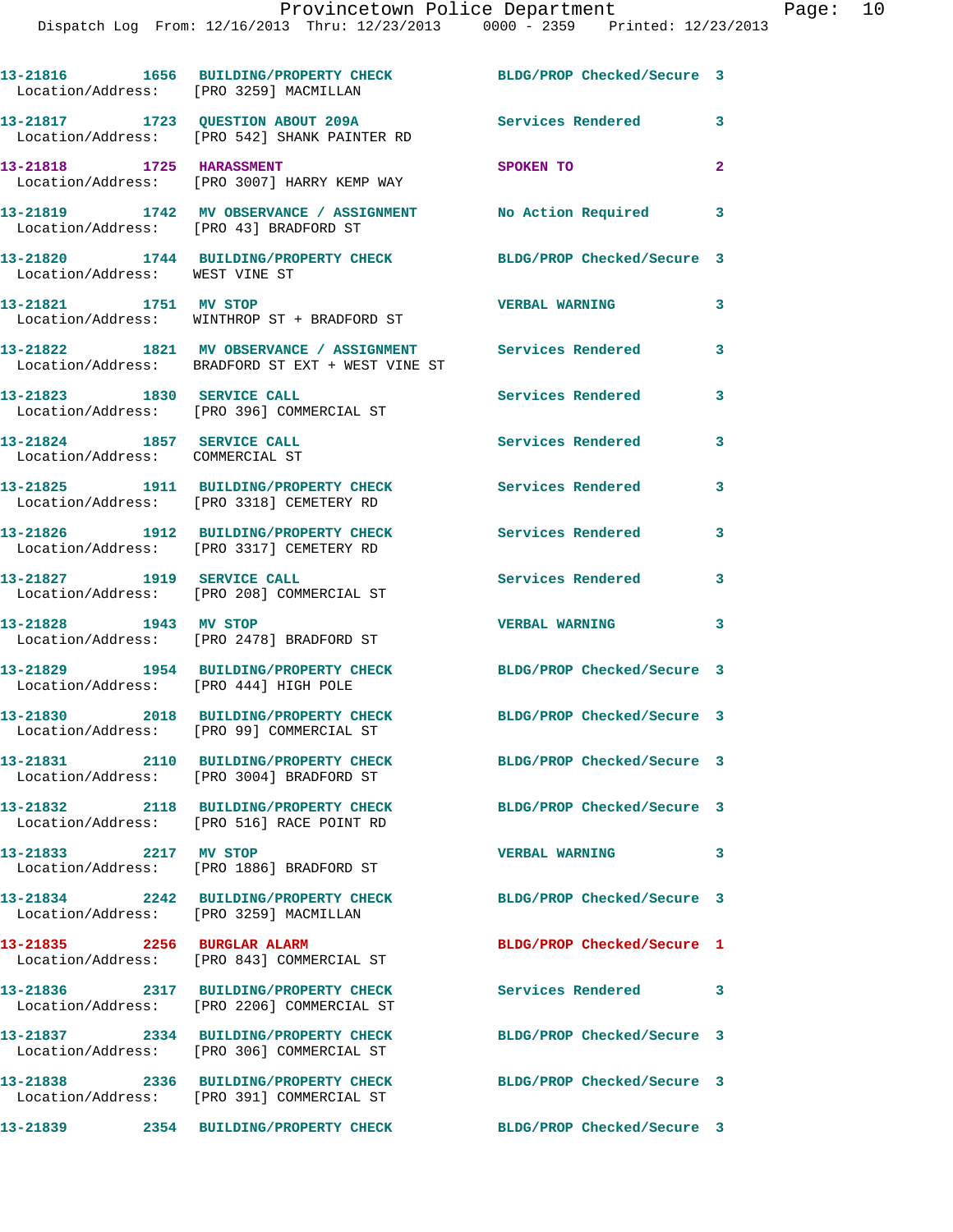Location/Address: [PRO 530] SHANKPAINTER RD

## **For Date: 12/20/2013 - Friday**

|                                       | 13-21840 0000 MV OBSERVANCE / ASSIGNMENT Services Rendered 3<br>Location/Address: [PRO 2577] BRADFORD ST        |                            |              |    |
|---------------------------------------|-----------------------------------------------------------------------------------------------------------------|----------------------------|--------------|----|
|                                       | 13-21841 0003 LOBBY TRAFFIC<br>Location/Address: [PRO 542] SHANK PAINTER RD                                     | Services Rendered 2        |              | 14 |
|                                       | 13-21842 0009 BUILDING/PROPERTY CHECK BLDG/PROP Checked/Secure 3<br>Location/Address: [PRO 16] BRADFORD ST      |                            |              |    |
|                                       | 13-21843 0024 BUILDING/PROPERTY CHECK<br>Location/Address: [PRO 2483] COMMERCIAL ST                             | Services Rendered 3        |              |    |
| Location/Address: [PRO 2] ALDEN ST    | 13-21844 0041 BUILDING/PROPERTY CHECK BLDG/PROP Checked/Secure 3                                                |                            |              |    |
|                                       | 13-21845 0057 BUILDING/PROPERTY CHECK BLDG/PROP Checked/Secure 3<br>Location/Address: [PRO 519] RACE POINT RD   |                            |              |    |
|                                       | 13-21846 0058 BUILDING/PROPERTY CHECK BLDG/PROP Checked/Secure 3<br>Location/Address: [PRO 530] SHANKPAINTER RD |                            |              |    |
|                                       | 13-21847 0101 BUILDING/PROPERTY CHECK BLDG/PROP Checked/Secure 3<br>Location/Address: [PRO 182] COMMERCIAL ST   |                            |              |    |
|                                       | 13-21848 0108 BUILDING/PROPERTY CHECK BLDG/PROP Checked/Secure 3<br>Location/Address: [PRO 175] COMMERCIAL ST   |                            |              |    |
|                                       | 13-21849 0113 BUILDING/PROPERTY CHECK BLDG/PROP Checked/Secure 3<br>Location/Address: [PRO 2206] COMMERCIAL ST  |                            |              |    |
|                                       | 13-21850 0126 MV OBSERVANCE / ASSIGNMENT Services Rendered 3<br>Location: BRADFORD AT STANDISH                  |                            |              |    |
|                                       | 13-21851 0140 BUILDING/PROPERTY CHECK<br>Location/Address: [PRO 2490] PROVINCELANDS RD                          | Services Rendered          | 3            |    |
|                                       | 13-21852 0142 BUILDING/PROPERTY CHECK<br>Location/Address: [PRO 440] HARRY KEMP WAY                             | BLDG/PROP Checked/Secure 3 |              |    |
|                                       | 13-21853 0236 BUILDING/PROPERTY CHECK<br>Location/Address: [PRO 341] COMMERCIAL ST                              | BLDG/PROP Checked/Secure 3 |              |    |
|                                       | 13-21854 0411 BUILDING/PROPERTY CHECK BLDG/PROP Checked/Secure 3<br>Location/Address: [PRO 3256] COMMERCIAL ST  |                            |              |    |
|                                       | 13-21855 0426 MV OBSERVANCE / ASSIGNMENT Services Rendered 3<br>Location/Address: ROUTE 6 + SHANK PAINTER RD    |                            |              |    |
| Location/Address: [PRO 444] HIGH POLE | 13-21856 0517 BUILDING/PROPERTY CHECK BLDG/PROP Checked/Secure 3                                                |                            |              |    |
|                                       | 13-21857 0519 BUILDING/PROPERTY CHECK Services Rendered<br>Location/Address: [PRO 106] COMMERCIAL ST            |                            | 3            |    |
|                                       | 13-21858 0539 BUILDING/PROPERTY CHECK<br>Location/Address: [PRO 2543] MACMILLAN                                 | BLDG/PROP Checked/Secure 3 |              |    |
|                                       | 13-21859 0544 BUILDING/PROPERTY CHECK<br>Location/Address: [PRO 1778] SHANKPAINTER RD                           | BLDG/PROP Checked/Secure 3 |              |    |
| Location/Address: [PRO 3287] ROUTE 6  | 13-21860 0759 BUILDING/PROPERTY CHECK BLDG/PROP Checked/Secure 3                                                |                            |              |    |
|                                       | 13-21861 0807 PARK, WALK & TALK<br>Location/Address: [PRO 285] COMMERCIAL ST                                    | Services Rendered          | $\mathbf{2}$ |    |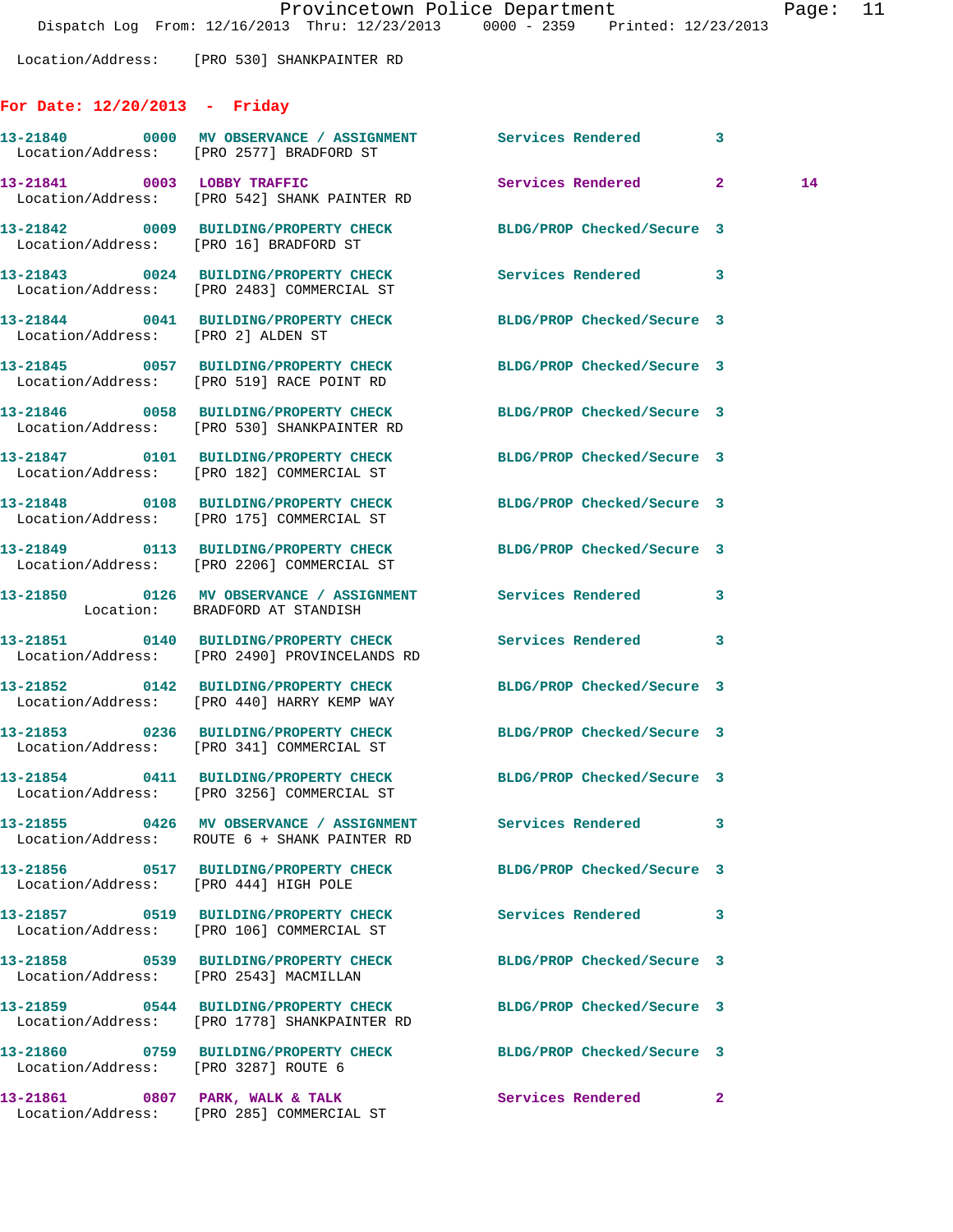|                                      | Dispatch Log From: 12/16/2013 Thru: 12/23/2013 0000 - 2359 Printed: 12/23/2013                                    | Provincetown Police Department |              | Page: 12 |  |
|--------------------------------------|-------------------------------------------------------------------------------------------------------------------|--------------------------------|--------------|----------|--|
|                                      | 13-21862 0811 ASSIST CITIZEN<br>Location/Address: [PRO 569] WINSLOW ST                                            | Services Rendered 3            |              |          |  |
|                                      | 13-21863 0845 ASSIST CITIZEN<br>Location/Address: [PRO 882] FRITZ'S WAY                                           | Services Rendered 3            |              |          |  |
|                                      | 13-21864 0850 MEDICAL EMERGENCY/DOT Transported to Hospital 1<br>Location/Address: [PRO 440] HARRY KEMP WAY       |                                |              |          |  |
|                                      | 13-21865 0902 BUILDING/PROPERTY CHECK BLDG/PROP Checked/Secure 3<br>Location/Address: [PRO 3163] WINTHROP ST      |                                |              |          |  |
|                                      | 13-21866 0903 BUILDING/PROPERTY CHECK BLDG/PROP Checked/Secure 3<br>Location/Address: [PRO 2206] COMMERCIAL ST    |                                |              |          |  |
| Location/Address: [PRO 571] ALDEN ST | 13-21867 0904 BUILDING/PROPERTY CHECK BLDG/PROP Checked/Secure 3                                                  |                                |              |          |  |
|                                      | 13-21868 0905 FOLLOW UP<br>Location/Address: [PRO 2647] SHANK PAINTER RD                                          | Services Rendered 2            |              |          |  |
| Location/Address: THISTLEMORE WAY    | 13-21870 0916 ASSIST CITIZEN                                                                                      | <b>Services Rendered</b>       | 3            |          |  |
|                                      | 13-21871 0946 MV OBSERVANCE / ASSIGNMENT Citation/Warning Issued 3<br>Location/Address: STANDISH ST + BRADFORD ST |                                |              |          |  |
|                                      | 13-21872 1003 MV STOP<br>Location/Address: BRADFORD ST + HOWLAND ST                                               | Citation/Warning Issued 3      |              |          |  |
|                                      | 13-21873 1032 BUILDING/PROPERTY CHECK BLDG/PROP Checked/Secure 3<br>Location/Address: [PRO 3317] CEMETERY RD      |                                |              |          |  |
|                                      | 13-21874 1033 BUILDING/PROPERTY CHECK BLDG/PROP Checked/Secure 3<br>Location/Address: [PRO 3318] CEMETERY RD      |                                |              |          |  |
|                                      | 13-21875 1122 ELEVATOR ALARM<br>Location/Address: [PRO 440] HARRY KEMP WAY                                        | False Alarm <b>Example 2</b>   | $\mathbf{1}$ |          |  |
|                                      | 13-21876 1159 MV STOP<br>Location/Address: [PRO 539] SHANK PAINTER RD                                             | <b>VERBAL WARNING</b>          | 3            |          |  |
| Location/Address: [PRO 564] BAYBERRY | 13-21877 1207 BUILDING/PROPERTY CHECK                                                                             | BLDG/PROP Checked/Secure 3     |              |          |  |
|                                      | 13-21878 1240 MEDICAL EMERGENCY/DOT Transported to Hospital 1<br>Location/Address: [PRO 544] SHANK PAINTER RD     |                                |              |          |  |
| 13-21880 1309 MV STOP                | Location/Address: BRADFORD ST + LAW ST                                                                            | <b>VERBAL WARNING</b>          | 3            |          |  |
| 13-21881 1336 MV DISABLED            | Location/Address: [PRO 2519] ROUTE 6                                                                              | <b>Services Rendered</b>       | $\mathbf{2}$ |          |  |
|                                      | 13-21882 1343 BUILDING/PROPERTY CHECK BLDG/PROP Checked/Secure 3<br>Location/Address: [PRO 2494] BRADFORD ST      |                                |              |          |  |
|                                      | 13-21883 1518 PARK, WALK & TALK<br>Location/Address: [PRO 731] BRADFORD ST                                        | Services Rendered              | $\mathbf{2}$ |          |  |
|                                      | 13-21884 1530 PARK, WALK & TALK<br>Location/Address: [PRO 319] COMMERCIAL ST                                      | Services Rendered              | $\mathbf{2}$ |          |  |
|                                      | 13-21885 1603 PARK, WALK & TALK<br>Location: [PRO 3431] LOPES SQUARE                                              | Services Rendered              | 2            |          |  |
|                                      | 13-21886 1720 BUILDING/PROPERTY CHECK BLDG/PROP Checked/Secure 3<br>Location/Address: [PRO 2206] COMMERCIAL ST    |                                |              |          |  |

**13-21887 1808 BUILDING/PROPERTY CHECK BLDG/PROP Checked/Secure 3** 

Location/Address: [PRO 3259] MACMILLAN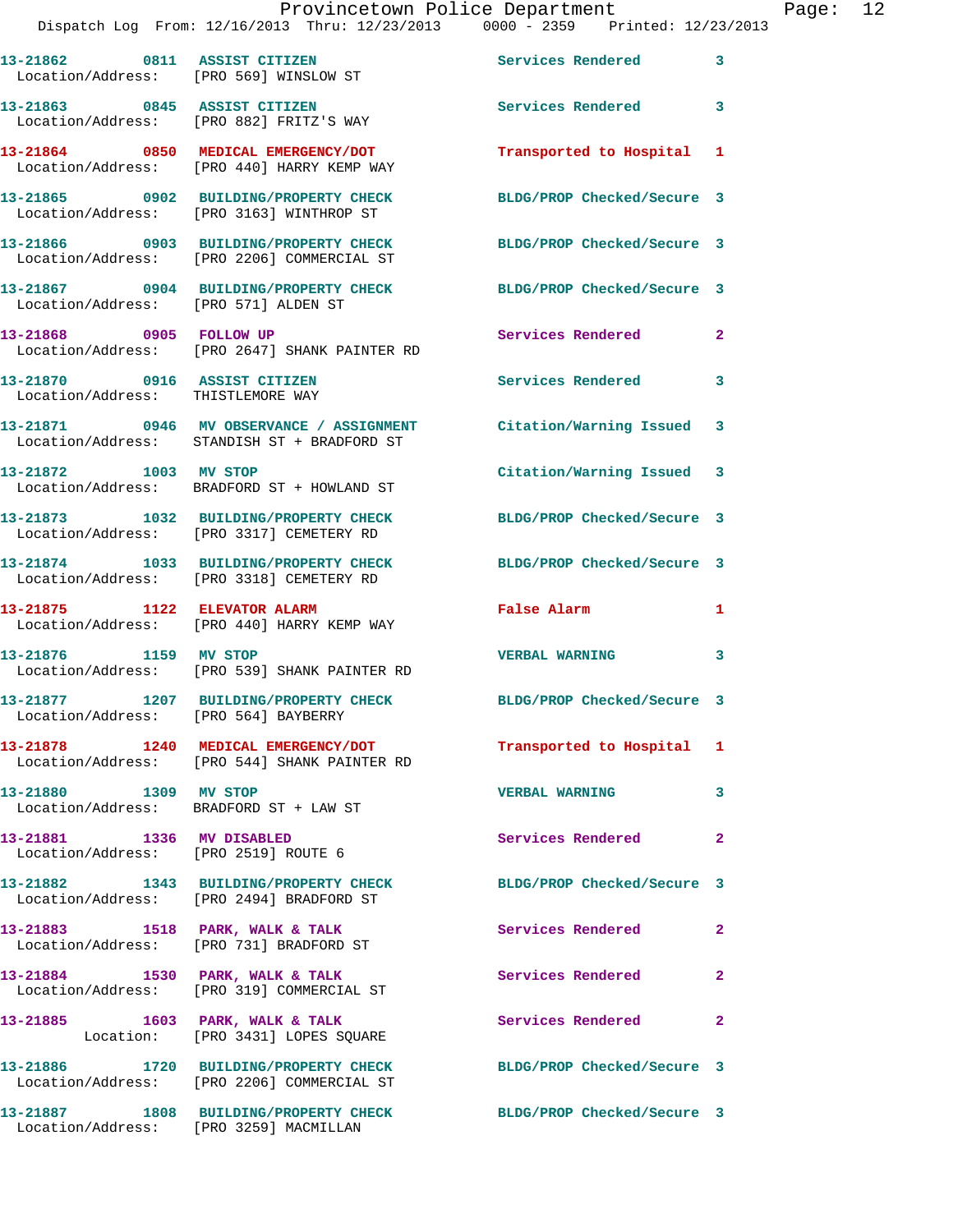| Location/Address: BRADFORD ST EXT      | 13-21888 1826 MV OBSERVANCE / ASSIGNMENT Services Rendered 3                                            |                            |              |
|----------------------------------------|---------------------------------------------------------------------------------------------------------|----------------------------|--------------|
|                                        | 13-21889 1841 BUILDING/PROPERTY CHECK<br>Location/Address: [PRO 2898] JEROME SMITH RD                   | BLDG/PROP Checked/Secure 3 |              |
| Location/Address:                      | 13-21890 1844 BUILDING/PROPERTY CHECK<br>[PRO 519] RACE POINT RD                                        | BLDG/PROP Checked/Secure 3 |              |
| Location/Address:                      | 13-21891 1903 BUILDING/PROPERTY CHECK<br>[PRO 3181] MEADOW RD                                           | BLDG/PROP Checked/Secure 3 |              |
|                                        | 13-21892 1934 BUILDING/PROPERTY CHECK<br>Location/Address: [PRO 306] COMMERCIAL ST                      | BLDG/PROP Checked/Secure 3 |              |
|                                        | 13-21893 1953 BUILDING/PROPERTY CHECK<br>Location/Address: [PRO 2483] COMMERCIAL ST                     | BLDG/PROP Checked/Secure 3 |              |
|                                        | 13-21894 2001 MV OBSERVANCE / ASSIGNMENT<br>Location/Address: BRADFORD ST + RYDER ST                    | No Action Required 3       |              |
| Location/Address: [PRO 16] BRADFORD ST | 13-21895 2058 BUILDING/PROPERTY CHECK                                                                   | BLDG/PROP Checked/Secure 3 |              |
| Location/Address: [PRO 3287] ROUTE 6   | 13-21896 2119 BUILDING/PROPERTY CHECK                                                                   | BLDG/PROP Checked/Secure 3 |              |
| Location/Address:                      | 13-21897  2136 BUILDING/PROPERTY CHECK<br>[PRO 530] SHANKPAINTER RD                                     | BLDG/PROP Checked/Secure 3 |              |
| Location/Address:                      | 13-21898 2212 BUILDING/PROPERTY CHECK<br>[PRO 433] RYDER ST                                             | BLDG/PROP Checked/Secure 3 |              |
|                                        | 13-21899 2236 ASSIST CITIZEN<br>Location/Address: [PRO 542] SHANK PAINTER RD                            | Services Rendered          | 3            |
| Location/Address:                      | 13-21900 2320 BUILDING/PROPERTY CHECK<br>[PRO 175] COMMERCIAL ST                                        | BLDG/PROP Checked/Secure 3 |              |
| Location/Address: [PRO 2543] MACMILLAN | 13-21901 2337 BUILDING/PROPERTY CHECK                                                                   | BLDG/PROP Checked/Secure 3 |              |
| Location/Address: TINYS WAY            | 13-21902 2356 SUSPICIOUS ACTIVITY                                                                       | Services Rendered          | $\mathbf{2}$ |
| Location/Address: [PRO 444] HIGH POLE  | 13-21903 2359 BUILDING/PROPERTY CHECK                                                                   | BLDG/PROP Checked/Secure 3 |              |
| For Date: $12/21/2013$ - Saturday      |                                                                                                         |                            |              |
|                                        | 13-21904 0028 MV OBSERVANCE / ASSIGNMENT No Action Required<br>Location/Address: [PRO 2577] BRADFORD ST |                            | 3            |
|                                        | 13-21905 0032 BUILDING/PROPERTY CHECK<br>Location/Address: [PRO 2206] COMMERCIAL ST                     | BLDG/PROP Checked/Secure 3 |              |
| 13-21906 0032 MV STOP                  | Location/Address: STANDISH ST + BRADFORD ST                                                             | No Action Required         | 3            |
| 13-21907 0036 DISTURBANCE              | Location/Address: [PRO 3443] COMMERCIAL ST                                                              | Services Rendered 1        |              |
| Location/Address: ROUTE 6              | 13-21908 0054 ASSIST AGENCY / TRURO PD No Action Required                                               |                            | 3            |
| Location/Address: [PRO 2] ALDEN ST     | 13-21909 0114 BUILDING/PROPERTY CHECK                                                                   | BLDG/PROP Checked/Secure 3 |              |

**13-21910 0136 MV DISABLED No Action Required 2**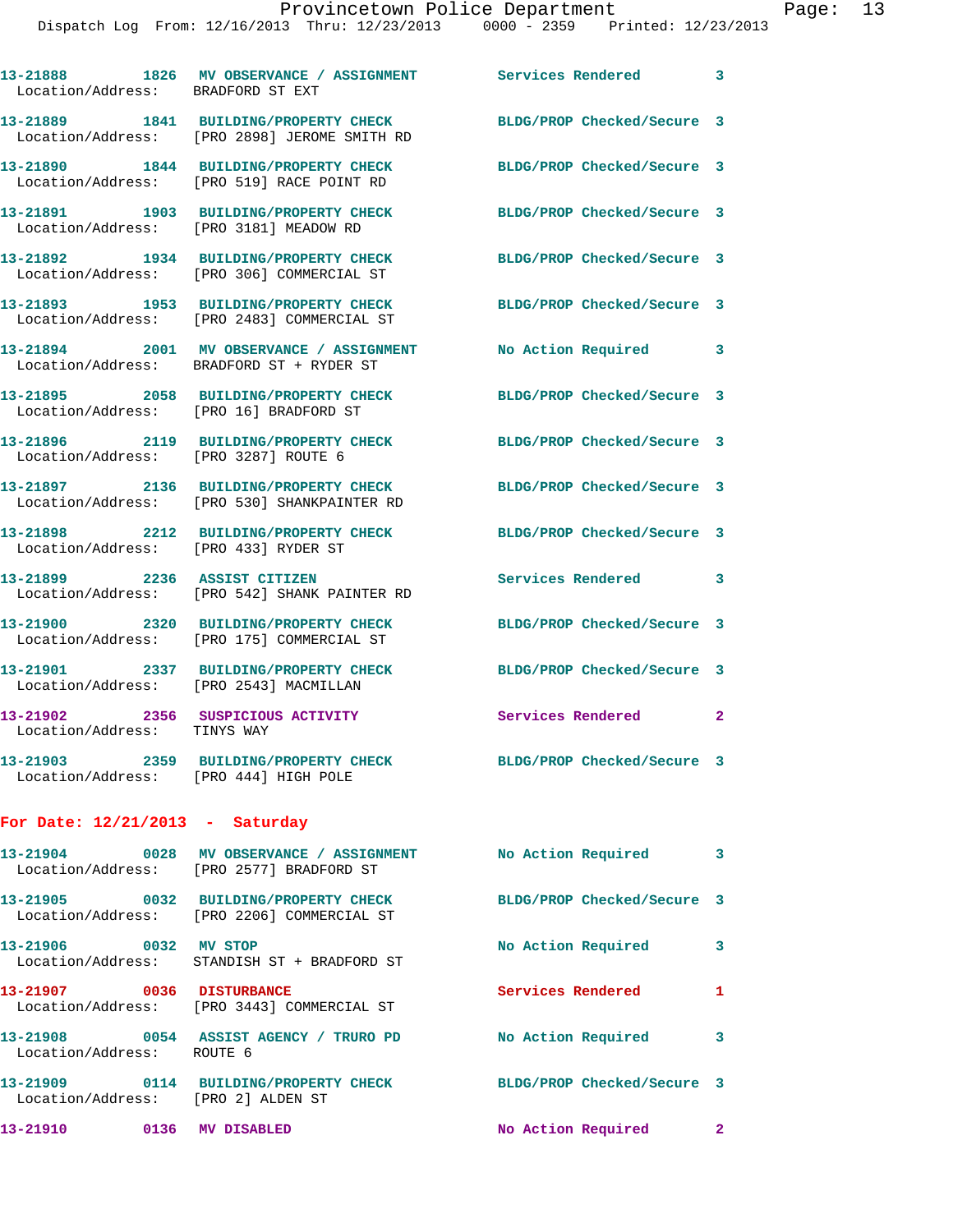|                                       |                                                                                                                   | Provincetown Police Department                                                 | Page: 14 |  |
|---------------------------------------|-------------------------------------------------------------------------------------------------------------------|--------------------------------------------------------------------------------|----------|--|
|                                       |                                                                                                                   | Dispatch Log From: 12/16/2013 Thru: 12/23/2013 0000 - 2359 Printed: 12/23/2013 |          |  |
|                                       | Location/Address: [PRO 539] SHANK PAINTER RD                                                                      |                                                                                |          |  |
|                                       | 13-21911 0150 BUILDING/PROPERTY CHECK BLDG/PROP Checked/Secure 3<br>Location/Address: [PRO 2483] COMMERCIAL ST    |                                                                                |          |  |
|                                       | 13-21912 0210 BUILDING/PROPERTY CHECK BLDG/PROP Checked/Secure 3<br>Location/Address: [PRO 2490] PROVINCELANDS RD |                                                                                |          |  |
|                                       | 13-21913 0257 BUILDING/PROPERTY CHECK<br>Location/Address: [PRO 1829] COMMERCIAL ST                               | BLDG/PROP Checked/Secure 3                                                     |          |  |
|                                       | 13-21914 0303 BUILDING/PROPERTY CHECK BLDG/PROP Checked/Secure 3<br>Location/Address: [PRO 2543] MACMILLAN WHARF  |                                                                                |          |  |
|                                       | 13-21915 0304 BUILDING/PROPERTY CHECK<br>Location/Address: [PRO 175] COMMERCIAL ST                                | BLDG/PROP Checked/Secure 3                                                     |          |  |
|                                       | 13-21916 0335 BUILDING/PROPERTY CHECK<br>Location/Address: [PRO 440] HARRY KEMP WAY                               | BLDG/PROP Checked/Secure 3                                                     |          |  |
|                                       | 13-21917 0528 BUILDING/PROPERTY CHECK<br>Location/Address: [PRO 3030] TIN PAN ALLEY RD                            | BLDG/PROP Checked/Secure 3                                                     |          |  |
| Location/Address: [PRO 444] HIGH POLE | 13-21918 0534 BUILDING/PROPERTY CHECK BLDG/PROP Checked/Secure 3                                                  |                                                                                |          |  |
| Location/Address: [PRO 2] ALDEN ST    | 13-21919 0547 BUILDING/PROPERTY CHECK BLDG/PROP Checked/Secure 3                                                  |                                                                                |          |  |
|                                       | 13-21920 0554 LOBBY TRAFFIC<br>Location/Address: [PRO 542] SHANK PAINTER RD                                       | Services Rendered 2                                                            | 8        |  |
|                                       | 13-21921 0603 MV OBSERVANCE / ASSIGNMENT Services Rendered 3<br>Location/Address: [PRO 2257] COMMERCIAL ST        |                                                                                |          |  |
|                                       | 13-21922 0609 MV OBSERVANCE / ASSIGNMENT<br>Location/Address: [PRO 2577] BRADFORD ST                              | No Action Required<br>3                                                        |          |  |
| 13-21923 0625 MV STOP                 | Location/Address: [PRO 2543] MACMILLAN WHARF                                                                      | VERBAL WARNING 3                                                               |          |  |
| Location/Address: [PRO 3287] ROUTE 6  | 13-21924 0805 BUILDING/PROPERTY CHECK BLDG/PROP Checked/Secure 3                                                  |                                                                                |          |  |
|                                       | 13-21925 0812 BUILDING/PROPERTY CHECK BLDG/PROP Checked/Secure 3<br>Location/Address: [PRO 3259] MACMILLAN        |                                                                                |          |  |
|                                       | 13-21926 0823 BUILDING/PROPERTY CHECK BLDG/PROP Checked/Secure 3<br>Location/Address: [PRO 516] RACE POINT RD     |                                                                                |          |  |
|                                       | 13-21927 0829 MV OBSERVANCE / ASSIGNMENT Services Rendered 3<br>Location/Address: HOWLAND ST + BRADFORD ST        |                                                                                |          |  |
|                                       | 13-21928 0851 BUILDING/PROPERTY CHECK BLDG/PROP Checked/Secure 3<br>Location/Address: [PRO 3317] CEMETERY RD      |                                                                                |          |  |
|                                       | 13-21929 0927 BUILDING/PROPERTY CHECK BLDG/PROP Checked/Secure 3<br>Location/Address: [PRO 2483] COMMERCIAL ST    |                                                                                |          |  |
|                                       | 13-21930 0933 MV OBSERVANCE / ASSIGNMENT<br>Location/Address: STANDISH ST + BRADFORD ST                           | <b>Services Rendered</b> 3                                                     |          |  |
| Location/Address: [PRO 571] ALDEN ST  | 13-21931 0936 BUILDING/PROPERTY CHECK BLDG/PROP Checked/Secure 3                                                  |                                                                                |          |  |
| 13-21932 0940 MV STOP                 | Location/Address: [PRO 2818] CONWELL ST                                                                           | <b>VERBAL WARNING</b><br>3                                                     |          |  |
| Location/Address: COMMERCIAL ST       |                                                                                                                   | 13-21933 1004 PARK, WALK & TALK 1999 Services Rendered 2                       |          |  |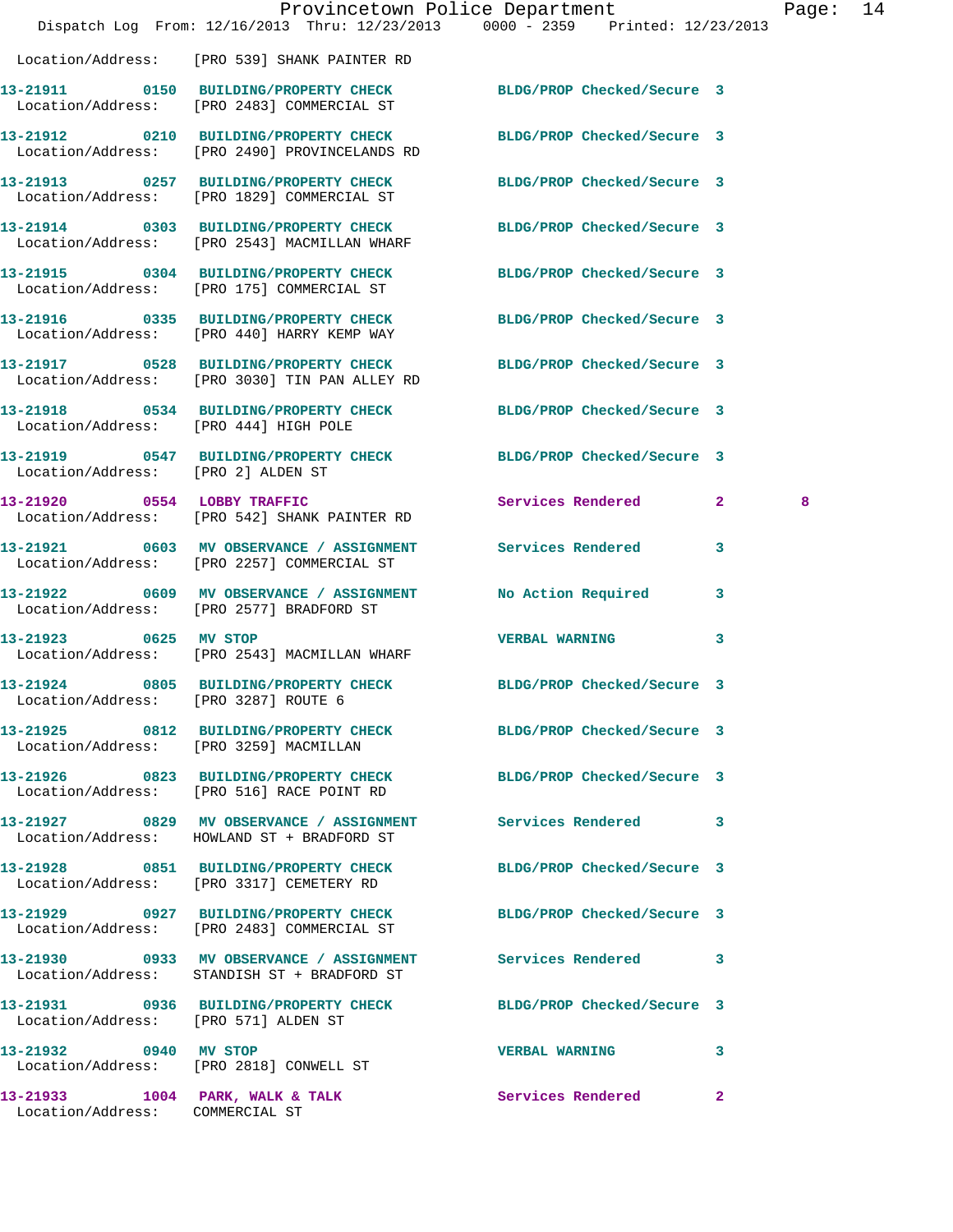|                                       | Provincetown Police Department<br>Dispatch Log From: 12/16/2013 Thru: 12/23/2013 0000 - 2359 Printed: 12/23/2013 |                            | Page: 15     |
|---------------------------------------|------------------------------------------------------------------------------------------------------------------|----------------------------|--------------|
| Location/Address: [PRO 3222] ALDEN ST | 13-21934 1015 SWOLLEN ANKLE AND LEG Transported to Hospital 1                                                    |                            |              |
|                                       | 13-21935 1027 PARK, WALK & TALK Services Rendered<br>Location/Address: [PRO 285] COMMERCIAL ST                   |                            | $\mathbf{2}$ |
|                                       |                                                                                                                  | Services Rendered          | $\mathbf{2}$ |
|                                       | 13-21938 1120 VFW CEREMONY<br>Location/Address: [PRO 447] JEROME SMITH RD                                        | Services Rendered          | $\mathbf{2}$ |
|                                       | 13-21939 1140 STREETLIGHT OUT<br>Location/Address: SNOWS LN + FRANKLIN ST                                        | Services Rendered          | 3            |
|                                       | 13-21940    1243    SERVICE CALL<br>Location/Address: [PRO 569] WINSLOW ST                                       | <b>Services Rendered</b>   | $\mathbf{3}$ |
| Refer To Arrest: 13-280-AR            | 13-21941 1409 SERVE WARRANT<br>Location/Address: [PRO 542] SHANK PAINTER RD                                      | Arrest(s) Made             | $\mathbf{3}$ |
|                                       | 13-21942 1418 BUILDING/PROPERTY CHECK BLDG/PROP Checked/Secure 3<br>Location/Address: [PRO 2898] JEROME SMITH RD |                            |              |
|                                       | 13-21943 1508 PARK, WALK & TALK<br>Location/Address: [PRO 3116] COMMERCIAL ST                                    | Services Rendered          | $\mathbf{2}$ |
| Location/Address: [PRO 2513] ROUTE 6  | 13-21944 1537 MV OBSERVANCE / ASSIGNMENT Services Rendered                                                       |                            | 3            |
|                                       | 13-21945 1605 BUILDING/PROPERTY CHECK Services Rendered<br>Location/Address: [PRO 2483] COMMERCIAL ST            |                            | 3            |
|                                       | 13-21946 1611 MV STOP<br>Location/Address: [PRO 1892] SHANK PAINTER RD                                           | <b>VERBAL WARNING</b>      | 3            |
|                                       | 13-21947 1640 BUILDING/PROPERTY CHECK BLDG/PROP Checked/Secure 3<br>Location/Address: [PRO 99] COMMERCIAL ST     |                            |              |
|                                       | 13-21948 1650 MV OBSERVANCE / ASSIGNMENT Services Rendered 3<br>Location/Address: BRADFORD ST + NICKERSON ST     |                            |              |
|                                       | 13-21949 1702 PARK, WALK & TALK<br>Location/Address: [PRO 2222] COMMERCIAL ST                                    | <b>Services Rendered</b>   | $\mathbf{2}$ |
|                                       | 13-21950 1805 BUILDING/PROPERTY CHECK BLDG/PROP Checked/Secure 3<br>Location/Address: [PRO 306] COMMERCIAL ST    |                            |              |
|                                       | 13-21951 1805 BUILDING/PROPERTY CHECK<br>Location/Address: [PRO 106] COMMERCIAL ST                               | Services Rendered 3        |              |
|                                       | 13-21952 1806 BUILDING/PROPERTY CHECK<br>Location/Address: [PRO 106] COMMERCIAL ST                               | BLDG/PROP Checked/Secure 3 |              |
| Location/Address: [PRO 3287] ROUTE 6  | 13-21953 1824 BUILDING/PROPERTY CHECK BLDG/PROP Checked/Secure 3                                                 |                            |              |
|                                       | 13-21954 1850 MV OBSERVANCE / ASSIGNMENT Services Rendered<br>Location/Address: BRADFORD ST + STANDISH ST        |                            | 3            |
| 13-21955 1900 MV STOP                 | Location/Address: BRADFORD ST + RAILROAD AVE                                                                     | <b>VERBAL WARNING</b>      | 3            |
|                                       | 13-21956 1914 BUILDING/PROPERTY CHECK BLDG/PROP Checked/Secure 3<br>Location/Address: [PRO 440] HARRY KEMP WAY   |                            |              |
| 13-21957 1933 MV STOP                 | Location/Address: BRADFORD ST + CONANT ST                                                                        | <b>VERBAL WARNING</b>      | 3            |
|                                       | 13-21958 1937 BUILDING/PROPERTY CHECK                                                                            | BLDG/PROP Checked/Secure 3 |              |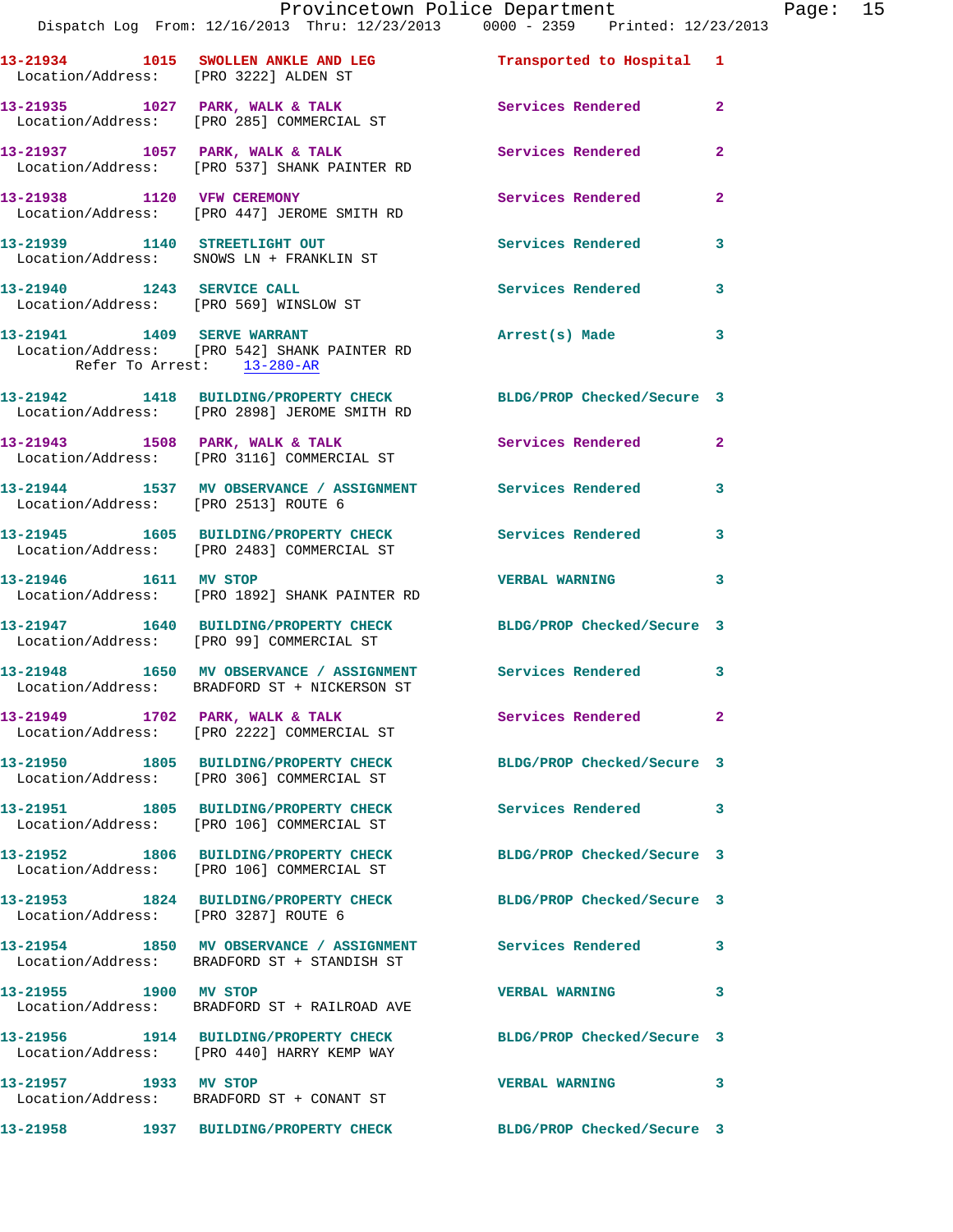|                                                                                     |                | Page                                                                                                                                                                                                                                                                                                                                                                                                                                                                                                                                                                                                                                                                                                                                                                                                                                                                                                                                                                                                                                                                                                                                                                                                                        |
|-------------------------------------------------------------------------------------|----------------|-----------------------------------------------------------------------------------------------------------------------------------------------------------------------------------------------------------------------------------------------------------------------------------------------------------------------------------------------------------------------------------------------------------------------------------------------------------------------------------------------------------------------------------------------------------------------------------------------------------------------------------------------------------------------------------------------------------------------------------------------------------------------------------------------------------------------------------------------------------------------------------------------------------------------------------------------------------------------------------------------------------------------------------------------------------------------------------------------------------------------------------------------------------------------------------------------------------------------------|
|                                                                                     |                |                                                                                                                                                                                                                                                                                                                                                                                                                                                                                                                                                                                                                                                                                                                                                                                                                                                                                                                                                                                                                                                                                                                                                                                                                             |
| Location/Address: [PRO 519] RACE POINT RD                                           |                |                                                                                                                                                                                                                                                                                                                                                                                                                                                                                                                                                                                                                                                                                                                                                                                                                                                                                                                                                                                                                                                                                                                                                                                                                             |
| Location/Address: [PRO 3259] MACMILLAN                                              |                |                                                                                                                                                                                                                                                                                                                                                                                                                                                                                                                                                                                                                                                                                                                                                                                                                                                                                                                                                                                                                                                                                                                                                                                                                             |
| Location/Address: [PRO 519] RACE POINT RD                                           |                |                                                                                                                                                                                                                                                                                                                                                                                                                                                                                                                                                                                                                                                                                                                                                                                                                                                                                                                                                                                                                                                                                                                                                                                                                             |
| Location/Address: [PRO 530] SHANKPAINTER RD                                         |                |                                                                                                                                                                                                                                                                                                                                                                                                                                                                                                                                                                                                                                                                                                                                                                                                                                                                                                                                                                                                                                                                                                                                                                                                                             |
| Location/Address: [PRO 519] RACE POINT RD                                           |                |                                                                                                                                                                                                                                                                                                                                                                                                                                                                                                                                                                                                                                                                                                                                                                                                                                                                                                                                                                                                                                                                                                                                                                                                                             |
| Location/Address: [PRO 2222] COMMERCIAL ST                                          | $\mathbf{2}$   |                                                                                                                                                                                                                                                                                                                                                                                                                                                                                                                                                                                                                                                                                                                                                                                                                                                                                                                                                                                                                                                                                                                                                                                                                             |
| 13-21964 2100 911 MISDIAL<br>Location/Address: [PRO 2174] COMMERCIAL ST             | 1              |                                                                                                                                                                                                                                                                                                                                                                                                                                                                                                                                                                                                                                                                                                                                                                                                                                                                                                                                                                                                                                                                                                                                                                                                                             |
| Location/Address: [PRO 2206] COMMERCIAL ST                                          |                |                                                                                                                                                                                                                                                                                                                                                                                                                                                                                                                                                                                                                                                                                                                                                                                                                                                                                                                                                                                                                                                                                                                                                                                                                             |
| 13-21966 2216 BUILDING/PROPERTY CHECK<br>Location/Address: [PRO 2542] COMMERCIAL ST |                |                                                                                                                                                                                                                                                                                                                                                                                                                                                                                                                                                                                                                                                                                                                                                                                                                                                                                                                                                                                                                                                                                                                                                                                                                             |
| 13-21967 2235 BUILDING/PROPERTY CHECK<br>Location/Address: [PRO 175] COMMERCIAL ST  |                |                                                                                                                                                                                                                                                                                                                                                                                                                                                                                                                                                                                                                                                                                                                                                                                                                                                                                                                                                                                                                                                                                                                                                                                                                             |
| 13-21968 2237 NO WATER SERVICE<br>Location/Address: [PRO 1134] TREMONT ST           |                |                                                                                                                                                                                                                                                                                                                                                                                                                                                                                                                                                                                                                                                                                                                                                                                                                                                                                                                                                                                                                                                                                                                                                                                                                             |
| Location/Address: [PRO 530] SHANKPAINTER RD                                         |                |                                                                                                                                                                                                                                                                                                                                                                                                                                                                                                                                                                                                                                                                                                                                                                                                                                                                                                                                                                                                                                                                                                                                                                                                                             |
| 13-21970 2337 NOISE/HARASSMENT<br>Location/Address: [PRO 3007] HARRY KEMP WAY       | $\overline{2}$ |                                                                                                                                                                                                                                                                                                                                                                                                                                                                                                                                                                                                                                                                                                                                                                                                                                                                                                                                                                                                                                                                                                                                                                                                                             |
| 13-21971 2340 VERBAL/BRAKE LIGHT<br>Location/Address: CONANT ST + BRADFORD ST       | 3              |                                                                                                                                                                                                                                                                                                                                                                                                                                                                                                                                                                                                                                                                                                                                                                                                                                                                                                                                                                                                                                                                                                                                                                                                                             |
| Location/Address: [PRO 1646] WINSLOW ST                                             |                |                                                                                                                                                                                                                                                                                                                                                                                                                                                                                                                                                                                                                                                                                                                                                                                                                                                                                                                                                                                                                                                                                                                                                                                                                             |
| Location/Address: [PRO 2490] PROVINCELANDS RD                                       |                |                                                                                                                                                                                                                                                                                                                                                                                                                                                                                                                                                                                                                                                                                                                                                                                                                                                                                                                                                                                                                                                                                                                                                                                                                             |
| For Date: $12/22/2013$ - Sunday                                                     |                |                                                                                                                                                                                                                                                                                                                                                                                                                                                                                                                                                                                                                                                                                                                                                                                                                                                                                                                                                                                                                                                                                                                                                                                                                             |
| Location/Address: [PRO 306] COMMERCIAL ST                                           |                |                                                                                                                                                                                                                                                                                                                                                                                                                                                                                                                                                                                                                                                                                                                                                                                                                                                                                                                                                                                                                                                                                                                                                                                                                             |
| Location/Address: [PRO 433] RYDER ST                                                |                |                                                                                                                                                                                                                                                                                                                                                                                                                                                                                                                                                                                                                                                                                                                                                                                                                                                                                                                                                                                                                                                                                                                                                                                                                             |
| Location/Address: [PRO 2483] COMMERCIAL ST                                          | 3              |                                                                                                                                                                                                                                                                                                                                                                                                                                                                                                                                                                                                                                                                                                                                                                                                                                                                                                                                                                                                                                                                                                                                                                                                                             |
| 13-21977 0013 LOBBY TRAFFIC<br>Location/Address: [PRO 542] SHANK PAINTER RD         | $\mathbf{2}$   | 10                                                                                                                                                                                                                                                                                                                                                                                                                                                                                                                                                                                                                                                                                                                                                                                                                                                                                                                                                                                                                                                                                                                                                                                                                          |
| 13-21978 0026 MV STOP<br>Location/Address: [PRO 2] ALDEN ST                         | 3              |                                                                                                                                                                                                                                                                                                                                                                                                                                                                                                                                                                                                                                                                                                                                                                                                                                                                                                                                                                                                                                                                                                                                                                                                                             |
| 13-21979 0027 MV DISABLED<br>Location/Address: ROUTE 6                              | $\mathbf{2}$   |                                                                                                                                                                                                                                                                                                                                                                                                                                                                                                                                                                                                                                                                                                                                                                                                                                                                                                                                                                                                                                                                                                                                                                                                                             |
| Location/Address: [PRO 16] BRADFORD ST                                              |                |                                                                                                                                                                                                                                                                                                                                                                                                                                                                                                                                                                                                                                                                                                                                                                                                                                                                                                                                                                                                                                                                                                                                                                                                                             |
|                                                                                     | Unfounded      | Provincetown Police Department<br>Dispatch Log From: 12/16/2013 Thru: 12/23/2013 0000 - 2359 Printed: 12/23/2013<br>13-21959 1940 BUILDING/PROPERTY CHECK BLDG/PROP Checked/Secure 3<br>13-21960 2016 BUILDING/PROPERTY CHECK BLDG/PROP Checked/Secure 3<br>13-21961 2049 BUILDING/PROPERTY CHECK BLDG/PROP Checked/Secure 3<br>13-21962 2054 BUILDING/PROPERTY CHECK BLDG/PROP Checked/Secure 3<br>13-21963 2054 PARK, WALK & TALK NO Action Required<br>13-21965 2155 BUILDING/PROPERTY CHECK BLDG/PROP Checked/Secure 3<br>BLDG/PROP Checked/Secure 3<br>BLDG/PROP Checked/Secure 3<br>No Action Required 3<br>13-21969 2321 BUILDING/PROPERTY CHECK BLDG/PROP Checked/Secure 3<br>Services Rendered<br><b>VERBAL WARNING</b><br>13-21972 2353 BUILDING/PROPERTY CHECK BLDG/PROP Checked/Secure 3<br>13-21973 2356 BUILDING/PROPERTY CHECK BLDG/PROP Checked/Secure 3<br>13-21974 0008 BUILDING/PROPERTY CHECK BLDG/PROP Checked/Secure 3<br>13-21975 0012 BUILDING/PROPERTY CHECK BLDG/PROP Checked/Secure 3<br>13-21976 0013 BUILDING/PROPERTY CHECK Services Rendered<br><b>Services Rendered</b><br>Citation/Warning Issued<br>Services Rendered<br>13-21980 0102 BUILDING/PROPERTY CHECK BLDG/PROP Checked/Secure 3 |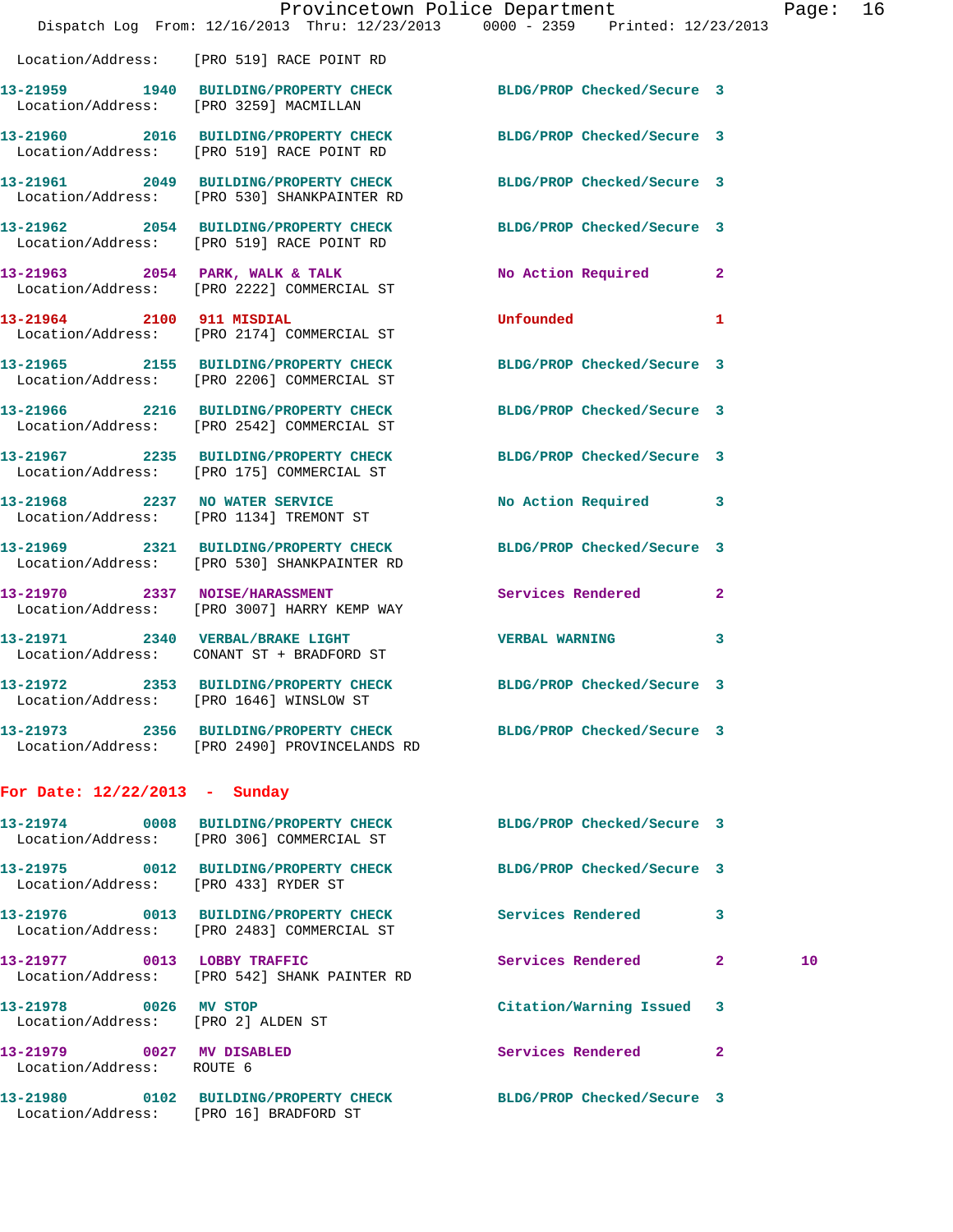|                                      | Provincetown Police Department<br>Dispatch Log From: 12/16/2013 Thru: 12/23/2013 0000 - 2359 Printed: 12/23/2013   |                            |              |
|--------------------------------------|--------------------------------------------------------------------------------------------------------------------|----------------------------|--------------|
|                                      | 13-21981     0117   BUILDING/PROPERTY CHECK        Services Rendered<br>Location/Address:   [PRO 3317] CEMETERY RD |                            | $\mathbf{3}$ |
|                                      | 13-21982 0118 BUILDING/PROPERTY CHECK Services Rendered 3<br>Location/Address: [PRO 3318] CEMETERY RD              |                            |              |
|                                      | 13-21983 0119 BUILDING/PROPERTY CHECK BLDG/PROP Checked/Secure 3<br>Location/Address: [PRO 2490] PROVINCELANDS RD  |                            |              |
|                                      | 13-21984 0135 MV OBSERVANCE / ASSIGNMENT Services Rendered<br>Location/Address: BRADFORD ST + RYDER ST             |                            | 3            |
|                                      | 13-21985 0137 MV OBSERVANCE / ASSIGNMENT Services Rendered<br>Location/Address: [PRO 595] BRADFORD ST              |                            | $\mathbf{3}$ |
|                                      | 13-21986 0143 BUILDING/PROPERTY CHECK<br>Location/Address: [PRO 391] COMMERCIAL ST                                 | Services Rendered          | 3            |
|                                      | 13-21987 0307 BUILDING/PROPERTY CHECK<br>Location/Address: [PRO 3030] TIN PAN ALLEY RD                             | BLDG/PROP Checked/Secure 3 |              |
| Location/Address: [PRO 3287] ROUTE 6 | 13-21988 0310 BUILDING/PROPERTY CHECK                                                                              | BLDG/PROP Checked/Secure 3 |              |
|                                      | 13-21989 0333 BUILDING/PROPERTY CHECK<br>Location/Address: [PRO 3296] SHANKPAINTER RD                              | BLDG/PROP Checked/Secure 3 |              |
|                                      | 13-21990 0403 ALARM - GENERAL<br>Location/Address: [PRO 539] SHANK PAINTER RD                                      | No Action Required         | 1            |
|                                      | 13-21991 0441 BUILDING/PROPERTY CHECK<br>Location/Address: [PRO 338] SHANKPAINTER RD                               | Services Rendered          | 3            |
| Location/Address: [PRO 564] BAYBERRY | 13-21992 0507 BUILDING/PROPERTY CHECK                                                                              | <b>Services Rendered</b>   | $\mathbf{3}$ |
|                                      | 13-21993 0513 BUILDING/PROPERTY CHECK<br>Location/Address: [PRO 2898] JEROME SMITH RD                              | BLDG/PROP Checked/Secure 3 |              |
|                                      | 13-21994 0546 BUILDING/PROPERTY CHECK<br>Location/Address: [PRO 1638] COMMERCIAL ST                                | BLDG/PROP Checked/Secure 3 |              |
|                                      | 13-21995 0609 BUILDING/PROPERTY CHECK<br>Location/Address: [PRO 519] RACE POINT RD                                 | BLDG/PROP Checked/Secure 3 |              |
|                                      | 13-21996 0619 BUILDING/PROPERTY CHECK<br>Location/Address: [PRO 3163] WINTHROP ST                                  | Services Rendered          | 3            |
| 13-21997 0707 911 GENERAL            | Location/Address: [PRO 542] SHANK PAINTER RD                                                                       | Services Rendered          | 1            |
| Location/Address: [PRO 571] ALDEN ST | 13-21998 0802 BUILDING/PROPERTY CHECK                                                                              | BLDG/PROP Checked/Secure 3 |              |
|                                      | 13-21999 0802 BUILDING/PROPERTY CHECK<br>Location/Address: [PRO 391] COMMERCIAL ST                                 | BLDG/PROP Checked/Secure 3 |              |
| Location/Address: [PRO 3440] ROUTE 6 | 13-22000 0819 MV OBSERVANCE / ASSIGNMENT Services Rendered                                                         |                            | 3            |
| Location/Address: SHANK PAINTER RD   | 13-22001 0827 MV OBSERVANCE / ASSIGNMENT                                                                           | No Action Required         | 3            |
| Location/Address: [PRO 526] RYDER ST | 13-22002 0918 BUILDING/PROPERTY CHECK                                                                              | BLDG/PROP Checked/Secure 3 |              |

**13-22003 1014 REASSURANCE CHECK SPOKEN TO 3**  Location/Address: [PRO 3632] COMMERCIAL ST

**13-22004 1015 ALARM - GENERAL Services Rendered 1**  Location/Address: MONTELLO ST + BRADFORD ST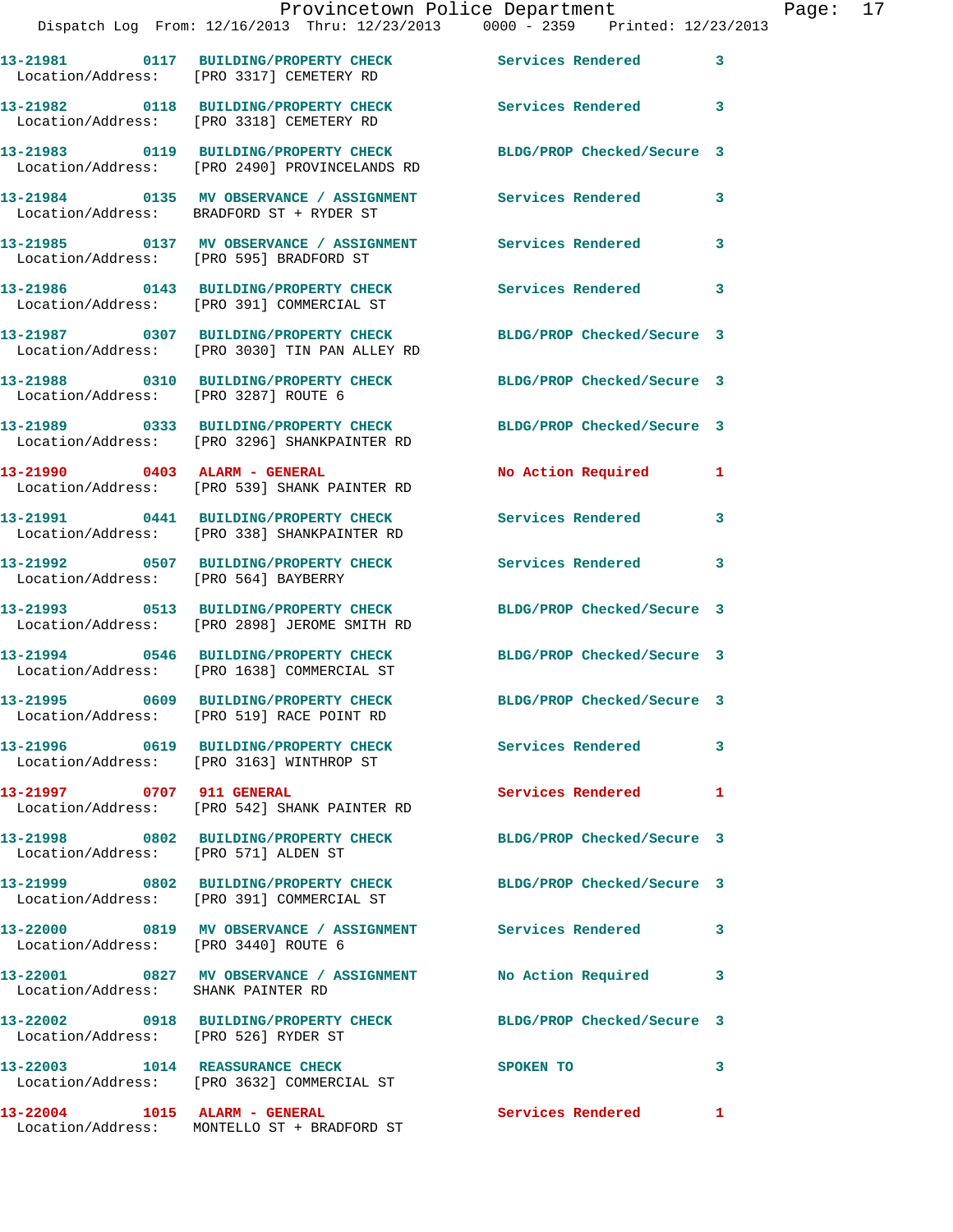## Provincetown Police Department Page: 18

Dispatch Log From: 12/16/2013 Thru: 12/23/2013 0000 - 2359 Printed: 12/23/2013

| 13-22005 1021 WIRES DOWN<br>Location/Address: COMMERCIAL ST             |                                                                                        | Services Rendered          | $\overline{\mathbf{2}}$ |
|-------------------------------------------------------------------------|----------------------------------------------------------------------------------------|----------------------------|-------------------------|
| 13-22006 1028 SERVICE CALL                                              | Location/Address: [PRO 542] SHANK PAINTER RD                                           | <b>Services Rendered</b>   | 3                       |
|                                                                         | 13-22007 1059 BUILDING/PROPERTY CHECK<br>Location/Address: [PRO 2500] COMMERCIAL ST    | BLDG/PROP Checked/Secure 3 |                         |
|                                                                         | 13-22009 1120 BUILDING/PROPERTY CHECK<br>Location/Address: [PRO 2898] JEROME SMITH RD  | BLDG/PROP Checked/Secure 3 |                         |
| 13-22008 1128 ALARM - GENERAL                                           | Location/Address: [PRO 440] HARRY KEMP WAY                                             | Services Rendered          | 1                       |
| 13-22010 1148 HAZARDS                                                   | Location/Address: [PRO 1433] SOPER ST                                                  | <b>Services Rendered</b>   | 2                       |
|                                                                         | 13-22011 1203 BUILDING/PROPERTY CHECK<br>Location/Address: [PRO 3317] CEMETERY RD      | BLDG/PROP Checked/Secure 3 |                         |
|                                                                         | 13-22012 1203 BUILDING/PROPERTY CHECK<br>Location/Address: [PRO 3318] CEMETERY RD      | BLDG/PROP Checked/Secure 3 |                         |
|                                                                         | 13-22013 1311 MV OBSERVANCE / ASSIGNMENT<br>Location/Address: BRADFORD ST + HOWLAND ST | Services Rendered          | 3                       |
|                                                                         | 13-22014 1312 MV OBSERVANCE / ASSIGNMENT<br>Location/Address: BRADFORD ST + HOWLAND ST | Citation/Warning Issued    | 3                       |
| 13-22015 1318 MV STOP                                                   | Location/Address: HOWLAND ST + HARRY KEMP WAY                                          | <b>VERBAL WARNING</b>      | 3                       |
| Location/Address: [PRO 3287] ROUTE 6                                    | 13-22016 1345 BUILDING/PROPERTY CHECK                                                  | BLDG/PROP Checked/Secure 3 |                         |
|                                                                         | 13-22017 1556 BUILDING/PROPERTY CHECK<br>Location/Address: [PRO 2483] COMMERCIAL ST    | Services Rendered          | 3                       |
| Location/Address: [PRO 564] BAYBERRY                                    | 13-22018 1601 BUILDING/PROPERTY CHECK                                                  | BLDG/PROP Checked/Secure 3 |                         |
| 13-22020 1618 STAFF AT SCHOOL<br>Location/Address: [PRO 569] WINSLOW ST |                                                                                        | Services Rendered          | 3                       |
|                                                                         | 13-22019 1701 BUILDING/PROPERTY CHECK<br>Location/Address: [PRO 306] COMMERCIAL ST     | BLDG/PROP Checked/Secure 3 |                         |
| Location/Address: [PRO 3259] MACMILLAN                                  | 13-22021 1707 BUILDING/PROPERTY CHECK                                                  | BLDG/PROP Checked/Secure 3 |                         |
| 13-22022 1708 MV STOP<br>Location/Address: [PRO 33] BRADFORD ST         |                                                                                        | <b>VERBAL WARNING</b>      | 3                       |
|                                                                         | 13-22023 2007 BUILDING/PROPERTY CHECK<br>Location/Address: [PRO 1638] COMMERCIAL ST    | BLDG/PROP Checked/Secure 3 |                         |
|                                                                         | 13-22024 2053 BUILDING/PROPERTY CHECK<br>Location/Address: [PRO 2542] COMMERCIAL ST    | BLDG/PROP Checked/Secure 3 |                         |
|                                                                         | 13-22025 2122 BUILDING/PROPERTY CHECK<br>Location/Address: [PRO 516] RACE POINT RD     | BLDG/PROP Checked/Secure 3 |                         |
|                                                                         | 13-22026 2200 BUILDING/PROPERTY CHECK<br>Location/Address: [PRO 519] RACE POINT RD     | BLDG/PROP Checked/Secure 3 |                         |
|                                                                         | 13-22027 2215 BUILDING/PROPERTY CHECK<br>Location/Address: [PRO 545] SHANKPAINTER RD   | BLDG/PROP Checked/Secure 3 |                         |
|                                                                         | 13-22028 2326 BUILDING/PROPERTY CHECK                                                  | BLDG/PROP Checked/Secure 3 |                         |